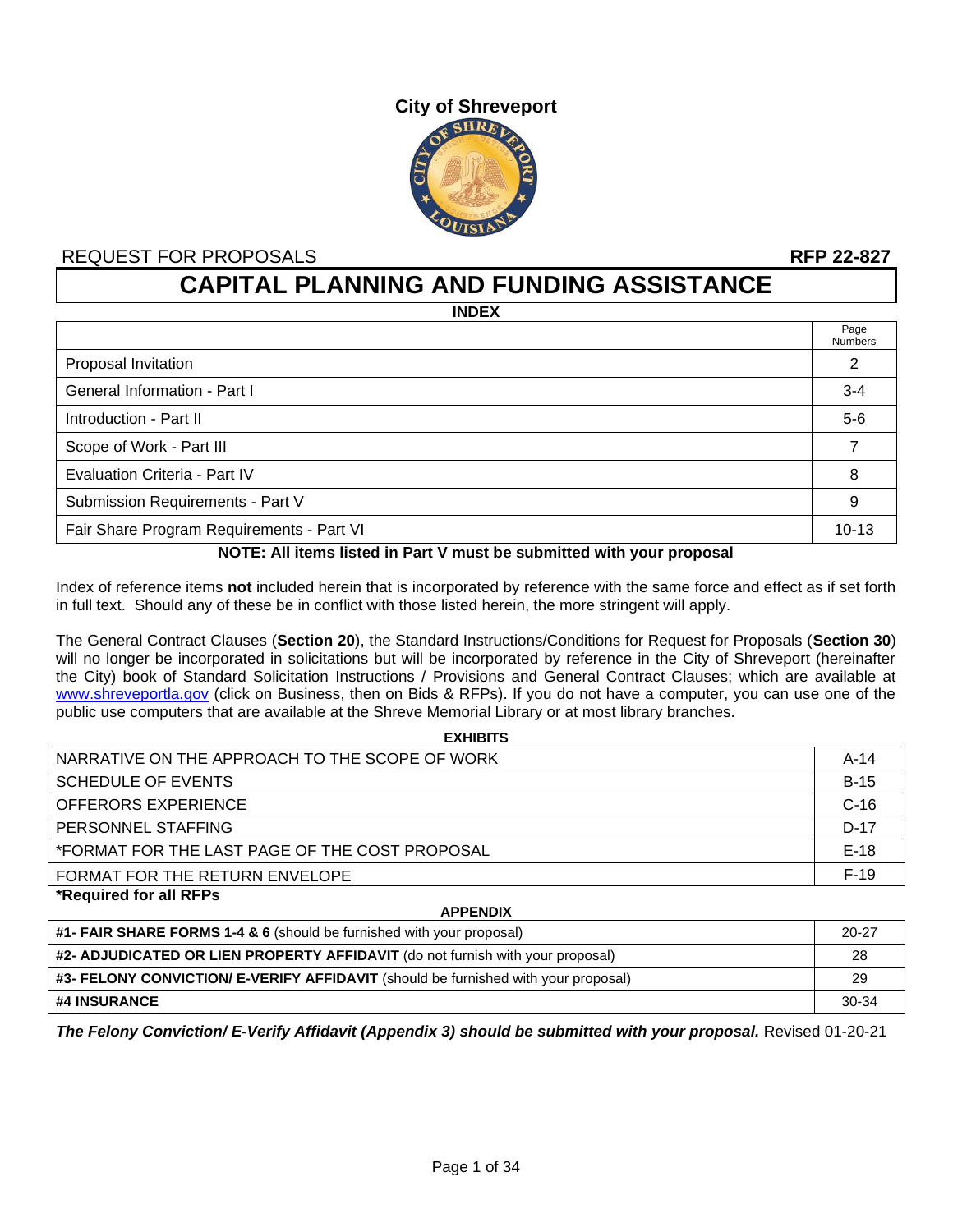# CITY OF SHREVEPORT-PURCHASING DIVISION

P.O. BOX 31109 SHREVEPORT, LOUISIANA 71130-1109 
G Suite 610, 505 TRAVIS SHREVEPORT, LA 71101-3042 Phone 318/673-5450 web site: www.shreveportla.gov Fax 318/673-5408

May 2, 2022

RFP 22-827

#### **MUST BE RECEIVED NOT LATER THAN 3:00 P.M. (CST) ON: June 2, 2022**

#### PROPOSAL TITLE: CAPITAL PLANNING AND FUNDING ASSISTANCE

You are invited to submit proposals in accordance with the requirements of this solicitation which are contained herein.

In order for your proposal to be considered, it must be received in the Purchasing office not later than the date and time as listed above. Solicitation documents are posted on BidSync.com. To view the general RFP information and receive notices by email, register with BidSync. Registration is free. If you wish to view or download entire RFP packages, you may do so for an annual fee. It takes about two weeks to get a digital signature. *Allow additional time to set up the digital signature in BidSync.* Go to BidSync.com for more information on this. Solicitation documents are also available at [www.shreveportla.gov/Solicitations.](http://www.shreveportla.gov/Solicitations) BidSync shall be the official source of solicitation documents.

It shall be the responder's responsibility to make inquiry as to the addenda issued. All inquiries pertaining to this RFP shall reference RFP number as shown above. Paper proposals received by the Purchasing Office after the time specified will be documented and then returned to the Offeror unopened. Due to the possibility of negotiation with all Offerors, the identity of any Offeror or the contents of any proposal will not be public information until after the contract award is made. Paper proposals and modifications received in response to this Request for Proposals shall be time stamped upon receipt and secured in the Purchasing Division until the established due date. Attendance by the submitter on the established due date is unnecessary, because submittals will be opened at a later time in the presence of a procurement employee or selection committee member.

The proposals must be signed in ink by an official authorized to bind the Offeror, and it shall contain a statement to the effect that the proposal is firm for a period of at least 120 days from the closing date for submission of proposals. **Paper proposals must be submitted using the envelope format as provided in this solicitation document in a sealed opaque envelope/container showing the above proposal title, number, opening date, time of opening and appropriate license number(s) on the outside of the envelope or if a sealed container is used, then all this information shall be shown on the top of the container. The City does not accept faxed or emailed responses for formal solicitations.**

All submittals (see Part V, Submission Requirements) received in response to this Request for Proposals will be rated by the City's Selection Committee, based upon the Evaluation Criteria as listed in Part IV. If the best Offeror is clearly identified from the point summary, there will not be a need for oral presentations. If not, then an oral presentation from a minimum of two (the highest rated) firms shall be required. This solicitation does not commit the City to award a contract, to pay any costs incurred in the preparation of a proposal, or to procure or contract for the articles of goods or services. The City reserves the right to accept or reject any or all proposals received as a result of this request, to waive informalities, to negotiate with all qualified Offerors, or to cancel in part or in its entirety this proposal, if it is in the best interest of the City to do so.

City of Shreveport

Renee Anderson, MBA, CPPB Interim Purchasing Agent

**Important- If you consider the specifications as restrictive or have a problem with this document please contact the Purchasing Agent at least five days before the proposal opening at (318) 673-5450.**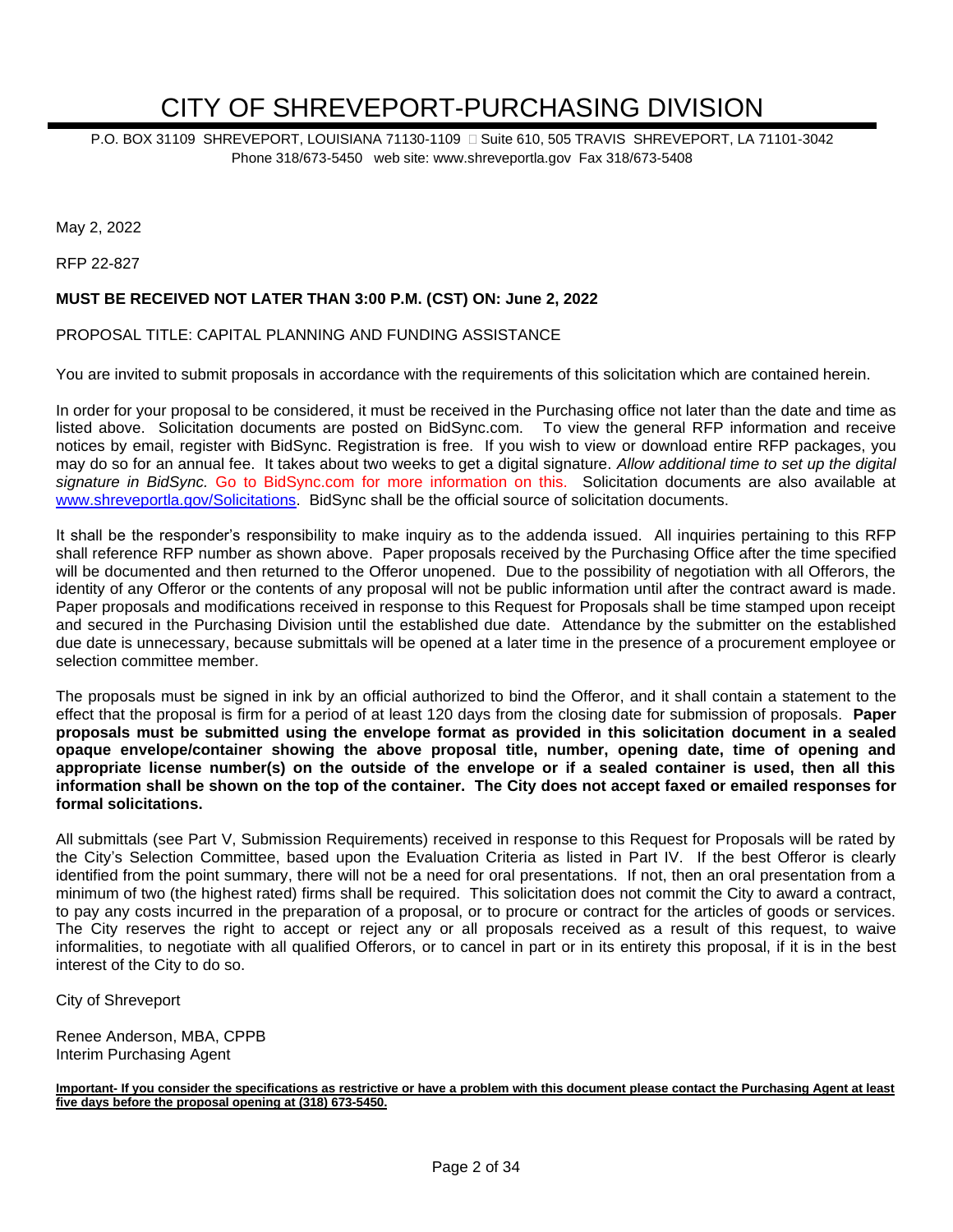## PART I

# **GENERAL INFORMATION**

- 1.0 Proposals will be considered as specified herein or attached hereto under the terms and conditions of this proposal.
- 2.0 Proposals must be made in the official name of the firm or individual under which business is conducted (showing an official business address) and must be signed in ink by a person duly authorized to legally bind the person, partnership, company, or corporation submitting the proposal.
- 3.0 Offerors are to include all applicable requested information and are encouraged to include any additional information they wish to be considered.
- 4.0 It is up to you to make sure that all the information requested is returned to us by using the envelope format shown in this package.
- 5.0 *Each Proposer shall submit one (1) signed original response. Four (4) additional copies of the proposal should be provided, as well as one (1) redacted copy, if applicable (See Section 8.0) and a searchable electronic copy on two (2) separate CDs or USB flash drives.*
- 5.1 Proposals should be sent to:
- 5.1.1 City of Shreveport
- 5.1.2 Office of The Purchasing Agent
- 5.1.3 Government Plaza-Suite 610
- 5.1.4 505 Travis Street
- 5.1.5 Shreveport, LA 71101-3042
- 5.1.6 **If required-** STATE CONTRACTORS LICENSE NUMBER MUST BE SHOWN ON THE OUTSIDE OF THE ENVELOPE.

### 6.0 **QUESTIONS**

- 6.1 Offerors requiring additional information may email or fax their questions so that they will be received at least five (5) working days prior to proposal opening to:
- 6.2 Email [shay.meadows@shreveportla.gov](mailto:shay.meadows@shreveportla.gov) or fax Shay Meadows at 318-673-5408.
- 6.3 Answers to questions received that should change and/or clarify this solicitation will be provided in writing to all Offerors via an amendment.

# 7.0 **EXPENDITURE**

7.1 Estimated Expenditure: \$250,000

### 8.0 **CONFIDENTIAL INFORMATION, TRADE SECRETS, AND PROPRIETARY INFORMATION**

- 8.1 The designation of certain information as trade secrets and/or privileged or confidential proprietary information shall only apply to the technical portion of the proposal. **The financial proposal will not be considered confidential under any circumstance.** Any proposal copyrighted or marked as confidential or proprietary in its entirety may be rejected without further consideration or recourse.
- 8.2 For the purposes of this procurement, the provisions of the Louisiana Public Records Act (La. R.S. 44.1 et. seq.) shall be in effect. Pursuant to this Act, all proceedings, records, contracts, and other public documents relating to this procurement shall be open to public inspection. Proposers are reminded that while trade secrets and other proprietary information they submit in conjunction with this procurement may not be subject to public disclosure, protections must be claimed by the Proposer at the time of submission of its Technical Proposal. Proposers should refer to the Louisiana Public Records Act for further clarification.
- 8.3 The Proposer shall clearly designate the part of the proposal that contains a trade secret and/or privileged or confidential proprietary information as "confidential" in order to claim protection, if any, from disclosure. The Proposer shall mark the cover sheet of the proposal with the following legend, specifying the specific section(s) of the proposal sought to be restricted in accordance with the conditions of the legend:
- 8.4 "The data contained in pages \_\_\_\_\_ of the proposal have been submitted in confidence and contain trade secrets and/or privileged or confidential information and such data shall only be disclosed for evaluation purposes, provided that if a contract is awarded to this Proposer as a result of or in connection with the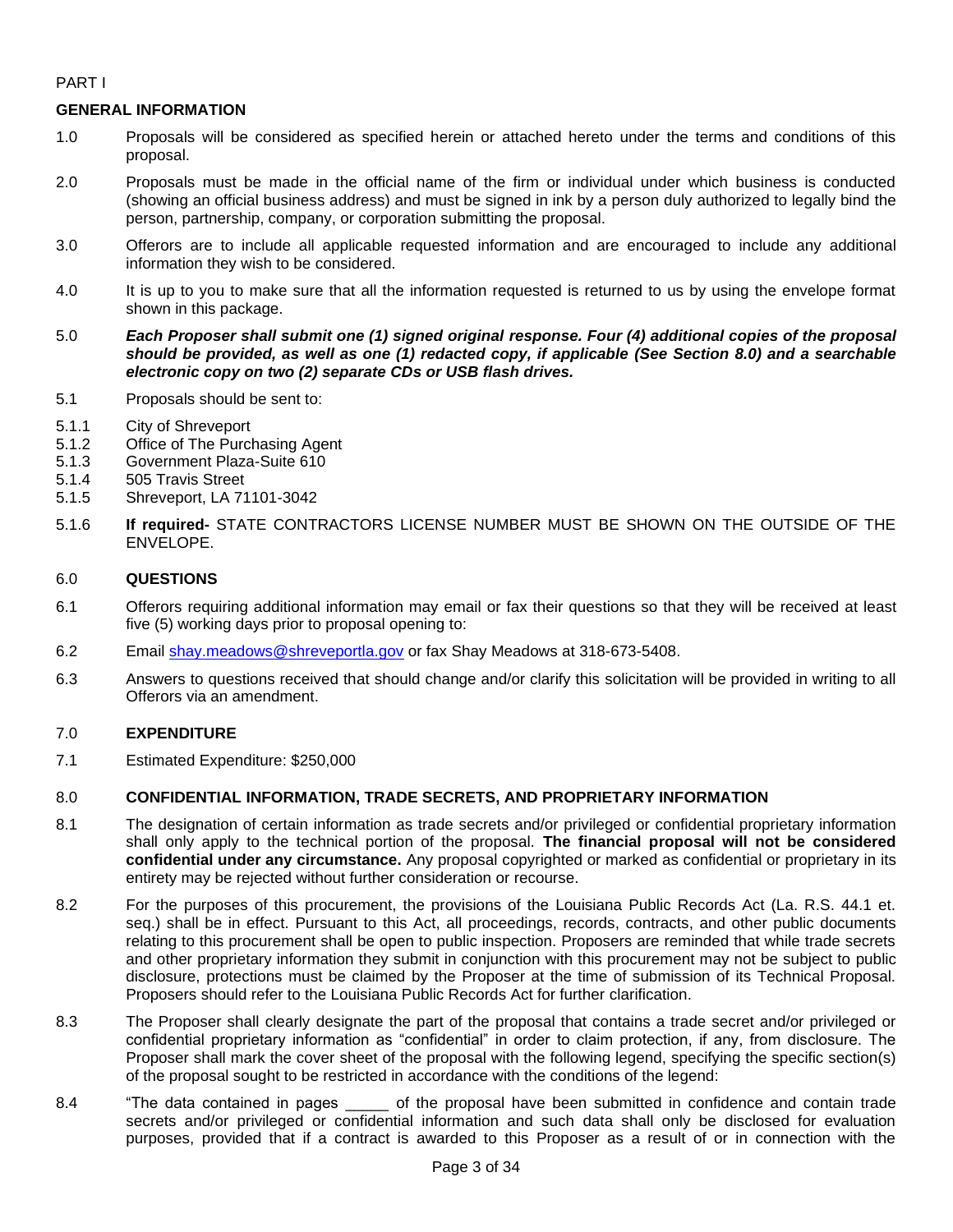submission of this proposal, the City of Shreveport shall have the right to use or disclose the data therein to the extent provided in the contract. This restriction does not limit the City of Shreveport's right to use or disclose data obtained from any source, including the Proposer, without restrictions."

- 8.5 Further, to protect such data, each page containing such data shall be specifically identified and marked "CONFIDENTIAL".
- 8.6 If the Proposer's response contains confidential information, the Proposer should also submit a redacted copy of their proposal along with their original proposal. When submitting the redacted copy, the Proposer should clearly mark the cover as such - "REDACTED COPY" - to avoid having this copy reviewed by an evaluation committee member. The redacted copy should also state which sections or information has been removed. The proposer should also submit one (1) electronic redacted copy of its proposal on a USB flash drive. The redacted copy of the proposal will be the copy produced by the City if a competing proposer or other person seeks review or copies of the Proposer's confidential data.

#### 8.7 **If the Proposer does not submit the redacted copy, it will be assumed that any claim to keep information confidential is waived.**

- 8.8 Proposers must be prepared to defend the reasons why the material should be held confidential. By submitting a proposal with data, information, or material designated as containing trade secrets and/or privileged or confidential proprietary information, or otherwise designated as "confidential", the Proposer agrees to indemnify and defend (including attorney's fees) the City and hold the City harmless against all actions or court proceedings that may ensue which seek to order the City to disclose the information.
- 8.9 The City reserves the right to make any proposal, including proprietary information contained therein, available to other agencies or organizations for the sole purpose of assisting the City in its evaluation of the proposal. The City shall require said individuals to protect the confidentiality of any specifically identified proprietary information or privileged business information obtained as a result of their participation in these evaluations.
- 9.0 Additionally, any proposal that fails to follow this section and/or La. R.S. 44:3.2.(D)(1) shall have failed to properly assert the designation of trade secrets and/or privileged or confidential proprietary information and the information may be considered public records.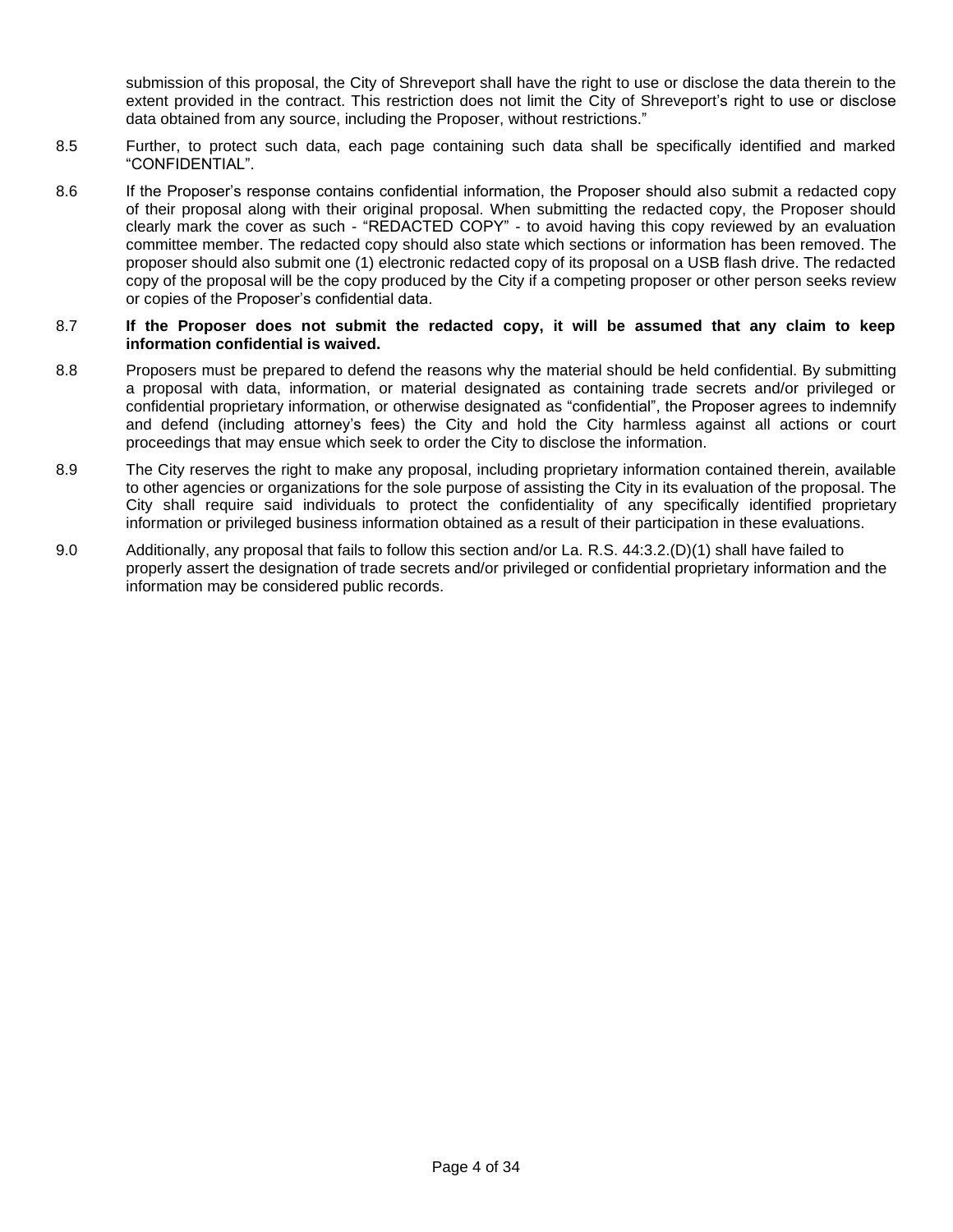#### Part II

#### **Introduction**

#### 1.0 TERM OF CONTRACT

1.1 Contract Term: For one year from the award date unless terminated or extended in accordance with the provisions listed herein. The City of Shreveport reserves the right to renew any resultant contract(s), if mutually agreeable with the consultant, for four additional years in one year increments with price changes limited to Price Changes paragraph below, unless prices are requested for a longer period in this RFP.

#### 1.2 PRICE CHANGES

1.3 Prices will be firm for the contract term as specified in paragraph 1.1 above. After the term of the contract, the Consultant may request price increases that are limited to the increase in the Consultants actual documented cost of doing business or the appropriate CPI or PPI, whichever is lower. Written requests for price increases must be sent by Certified Mail-Return Receipt Requested. The City reserves the right to accept or reject the price increase within fifteen days after receipt of the request. Should the City reject the price increase, the City reserves the right to cancel the contract and award to the next best Offeror or to solicit new proposals. No increase will be effective until approved in writing by the Purchasing Agent. Any decrease in the cost of the contract items shall be forwarded to the Purchasing Office with immediate inception into the contract. Any decrease in pricing shall not be less than the appropriate CPI or PPI.

#### 2.0 AWARDS

2.1 An award resulting from this request shall be awarded to the responsive and responsible Offeror whose proposal is determined to be most advantageous to the City, taking into consideration price and the evaluation factors set forth in the RFP; however, the right is reserved to reject any and all proposals received, to waive any informalities, and in all cases the City will be the sole judge as to whether an Offerors proposal has or has not satisfactorily met the requirements of this RFP.

#### 3.0 EVALUATION OF PROPOSALS FOR MULTIPLE AWARDS

3.1 In addition to other factors, proposals will be evaluated on the basis of advantages to the City that might result from making more than one award (multiple awards). For the purpose of making this evaluation, administrative costs to the City for issuing and administering each contract awarded under this invitation will be considered, and individual awards will be for the items and combinations of items which result in the lowest aggregate price to the City, including such administrative costs.

#### 4.0 PURCHASE ORDER REQUIREMENT

4.1 The City of Shreveport shall not be responsible for invoices exceeding \$1,000 that do not have a written purchase order covering them.

#### 5.0 PUBLIC ACCESS TO PROCUREMENT INFORMATION

5.1 Proposals will be available for public inspection at the time and date approved by the Purchasing Agent.

#### 6.0 PAYMENTS DUE THE CITY

- 6.1 Section 26-211 of the Citys Code of Ordinances requires the following:
- 6.1.1 On every contract to which the City is a party and for which written specifications are prepared, the specification shall include the requirement that before the contract is awarded the contractor shall pay all taxes, licenses, fees, and other charges which are outstanding and due to the City.
- 6.1.2 No contract to which the city is a party shall be awarded to any person who:
- 6.1.3 Has not paid all taxes, licenses, fees and other charges which are outstanding and due the city, or owns any property which is adjudicated to the city or which has demolition liens, grass cutting liens, or any other property standards liens on it, or owns more than 25% of a legal entity that owns any property which is adjudicated to the city or which has demolition liens, grass cutting liens, or any other property standards liens on it.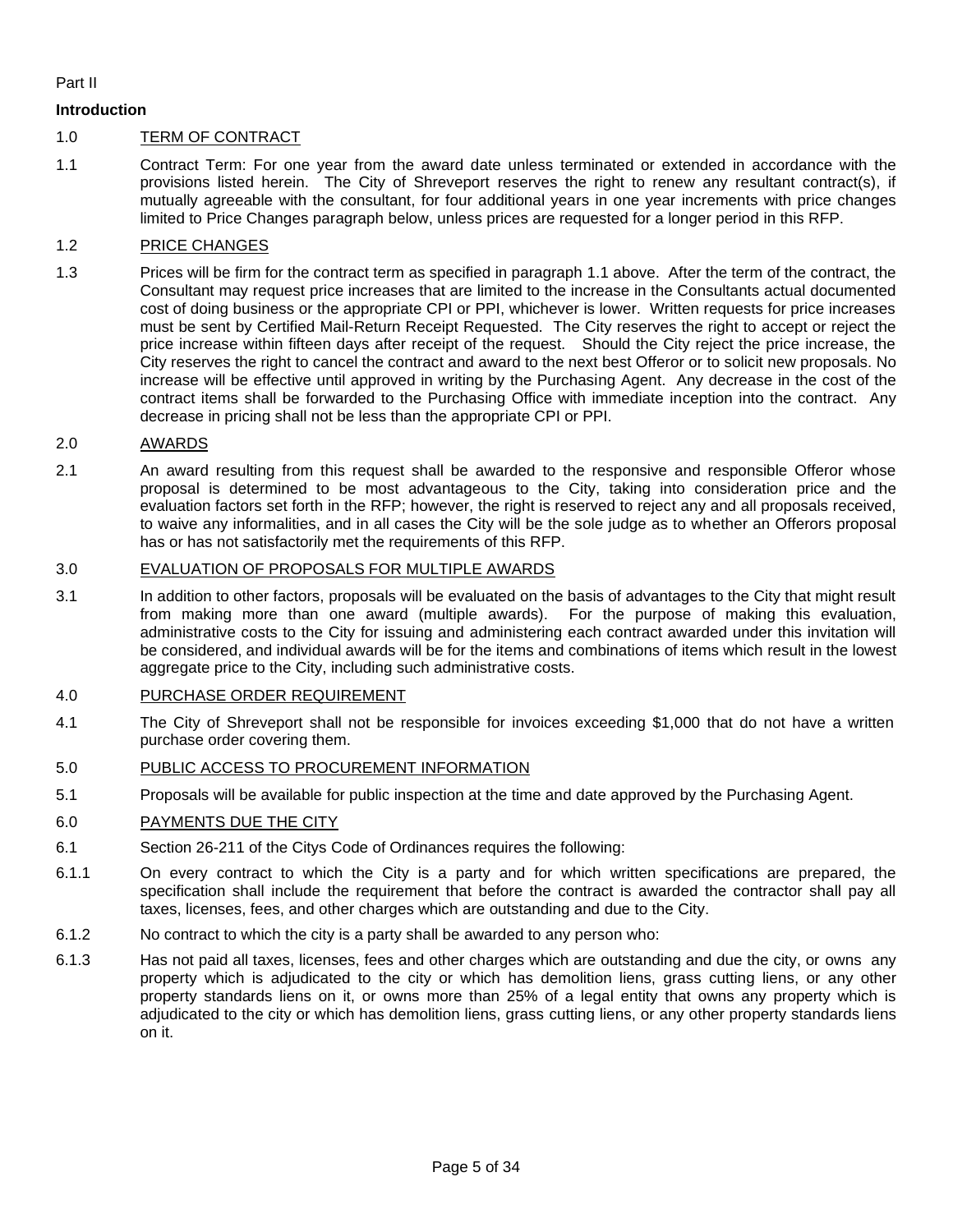Part II (cont'd):

- 6.1.4 For purposes of this section, Own shall mean to be the last record owner of property prior to a tax sale or adjudication.
- 6.1.5 Bids/proposals will not be accepted from or contract awarded to any person, firm, or corporations which have at any time failed to execute a contract that has been awarded to them by the City, or which is in arrears to the City upon debt or contract, or which is a defaulter as surety or otherwise upon any obligation to the City.

#### 7.0 ASSIGNMENT

7.1 This contract shall not be assigned without the prior written consent of the city through its Mayor.

#### 8.0 UNSATISFACTORY WORK

8.1 The City shall not be obligated to pay for unsatisfactory work.

#### 9.0 COMPLIANCE WITH CIVIL RIGHTS LAWS

9.1 By submitting and signing this bid, bidder agrees to abide by the requirements of the following as applicable: Title VI and VII of the Civil Rights Act of 1964, as amended by the Equal Opportunity Act of 1972, Federal Executive Order 11246, Federal Rehabilitation Act of 1973, as amended, the Veterans Readjustment Assistance Act of 1974, Title IX of The Education Amendments of 1972, the Age Act of 1975, and bidder agrees to abide by the requirements of the Americans with Disabilities Act of 1990. Bidder agrees not to discriminate in its employment practices, and will render services under any contract entered into as a result of this solicitation without regard to race, color, religion, sexual orientation, national origin, veteran status, political affiliation, or disabilities. Any act of discrimination committed by bidder, or failure to comply with these statutory obligations when applicable, shall be grounds for termination of any contract entered into as a result of this solicitation.

#### 10.0 JOINT VENTURE

- 10.1 If the Proposer is a joint venture, provide the following information:
- 10.1.1 Date of formation
- 10.1.2 Name and address of each venture partner
- 10.1.3 Principals of each venture partner
- 10.1.4 Venture partner holding the majority interest in the venture and its percentage of interest
- 10.1.5 Proposer shall include a copy of the Joint Venture agreement as an attachment to proposal.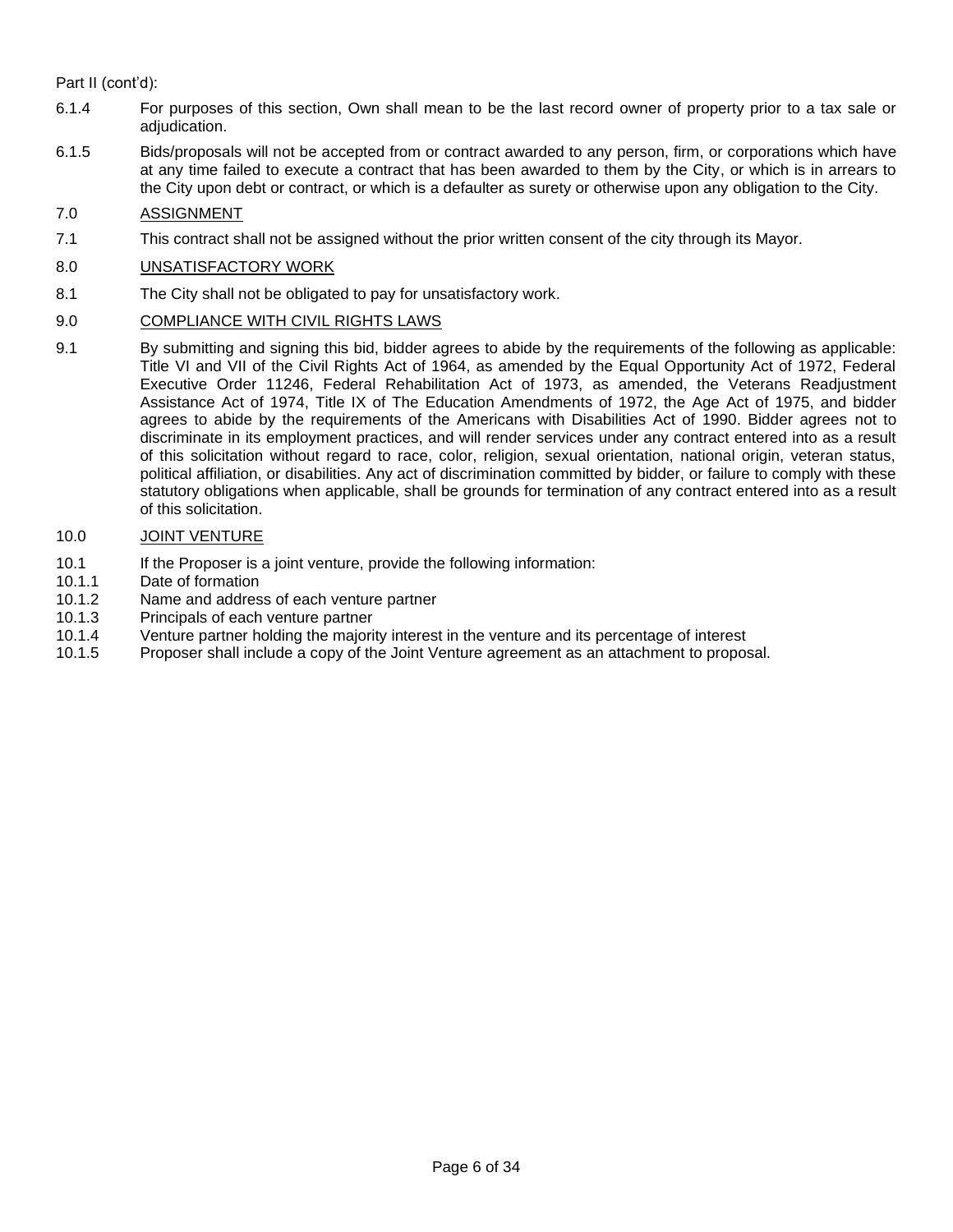#### PART III

# **SCOPE OF WORK**

The City of Shreveport recognizes that there are many funding sources for infrastructure projects outside of the City's funds. The City seeks the services of a professional consultant, with significant experience in planning, acquiring, and managing funds for capital infrastructure improvements. The primary focus will be on transportation projects, but other projects and services may be included. This contract may be supplemented with additional funds to extend the services.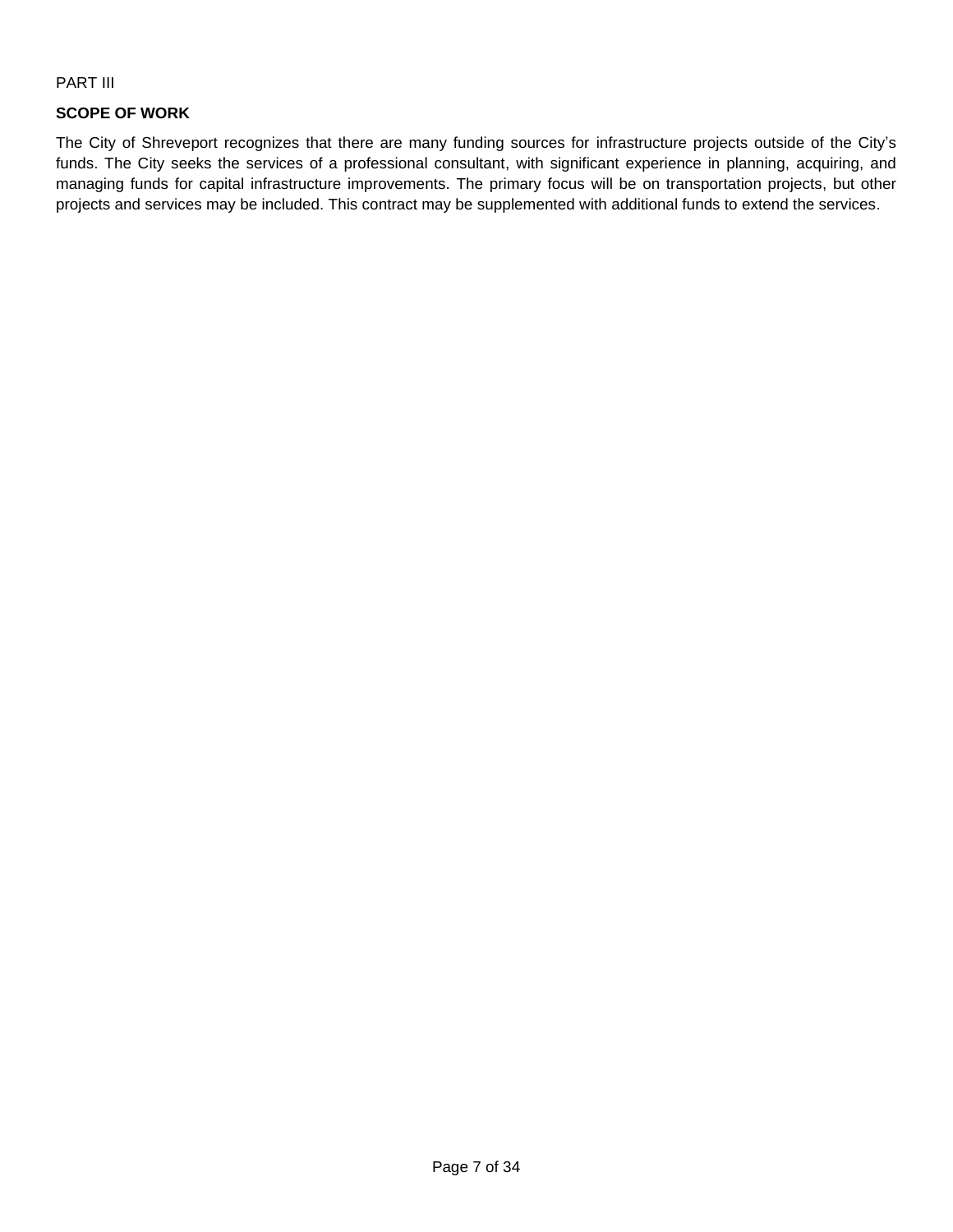RFP#: 22-827 Title of RFP: CAPITAL PLANNING AND FUNDING ASSISTANCE

Evaluator: Phone #:

Date: Company Name:

|   |                                                                                                                              | <b>POINT</b><br>RANGE | <b>POINTS</b><br><b>ASSIGNED</b> |
|---|------------------------------------------------------------------------------------------------------------------------------|-----------------------|----------------------------------|
|   | Knowledge of federal, state and local grant application and administration<br>process.                                       | $0 - 40$              |                                  |
| 2 | Amount of experience with past projects (local, state, federal) in which a grant<br>was successfully obtained by the vendor. | $0 - 40$              |                                  |
| 3 | Ability to navigate multiple funding websites and portals pertaining to grants<br>and other various funding opportunities.   | $0 - 20$              |                                  |

# **TOTAL POINTS: 100 Points**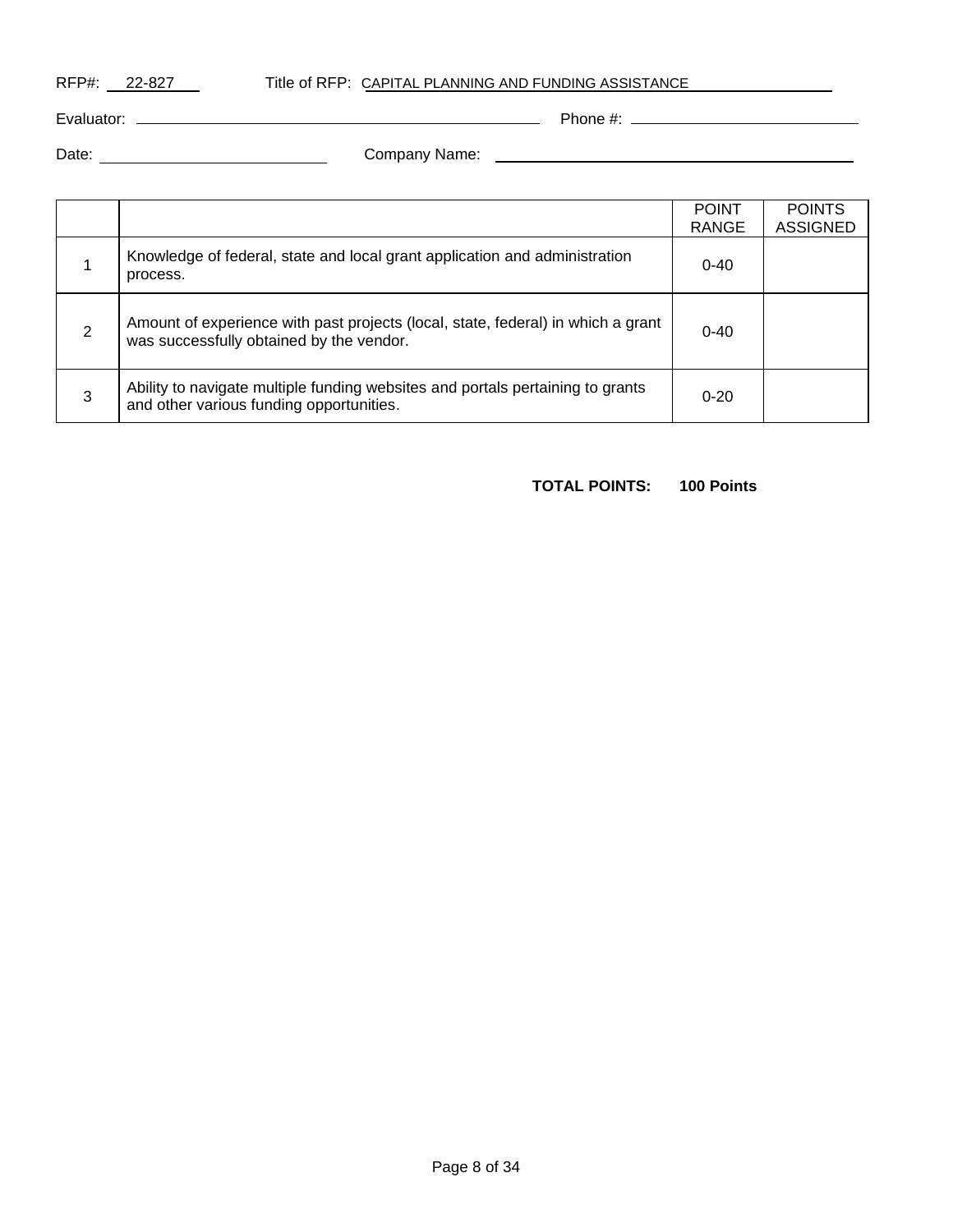PART V

# **PROVIDE SUBMISSION REQUIREMENTS IN THE FOLLOWING FORMAT**

**Proposals submitted in the prescribed format and with properly completed exhibit forms, as provided herein, will be evaluated for contract award.**

| 1.0 | <b>SUBMISSION REQUIREMENTS &amp; CHECKLIST</b> |
|-----|------------------------------------------------|
|     |                                                |

- 1.1 To achieve a uniform review process and allow for adequate comparability, the proposals must be organized in the manner specified below:
- 1.1.1 | A Table of Contents clearly identify the material, by section and page number.
- 1.1.2 A Letter of Transmittal *limit to four printed pages*.
- 1.1.3 \_\_ Provide number of years in business, office location, email address, and financial stability of company.
- 1.1.4 \_\_ Briefly state your firms understanding of the work to be done, and make positive commitment to perform the work.
- 1.1.5 **IDENTIFY IDENTIFY IS A UP ATTER** 1.1.5 **IDENTIFY VIDEO** proposals principal strengths and weaknesses.
- 1.1.6 \_\_ Give the names of the persons who will be authorized to make representations for your firm, their titles, addresses, and telephone numbers.
- 1.1.7 \_\_ State whether or not your firm has been involved in any litigation and/or has been disqualified by any agency within the past five (5) years, because of your performance. Explain fully if your firm has been involved in any litigation and/or has been disqualified.
- 1.1.8 \_\_ Indicate the number and dates of amendments that you have received. *(end of transmittal letter) \*\*\*\*\*\*\*\*\*\*\*\*\*\*\*\*\*\*\*\*\*\*\*\*\*\*\*\*\*\*\*\*\*\*\*\*\*\*\*\*\*\*\*\*\*\*\*\*\*\*\*\*\*\*\*\*\*\*\*\*\*\*\*\*\*\*\*\*\*\*\*\*\*\*\*\*\*\*\*\*\*\*\*\*\*\*\*\*\*\*\*\*\*\*\*\*\*\*\*\*\*\*\*\*\*\*\*\*\*\*\*\*\*\*\*\*\*\*\*\*\*\*\*\**
- 1.2 **Provide narrative on the approach to the scope of work (proposed project plan) using the format of Exhibit A.**
- 1.3 Submit Schedule of Events using the format of **Exhibit B.**
- 1.4  $\Box$  Document five of Offerors prior similar projects with name, address, and phone number of a contact with whom City can discuss Offerors past performance using the format of **Exhibit C.**
- 1.5 Submit qualifications of personnel that will work on this project using the format of **Exhibit D.**
- 1.6  $\Box$  Provide cost proposal using the format of **Exhibit E.**
- 1.7 **Provide completed Fair Share forms (Appendix 1) which includes the amount and percentage of commitment.**

### 1.8 **Submit Appendix #3 - FELONY CONVICTION/ E-VERIFY AFFIDAVIT.**

- 1.9  $\Box$  List any exceptions to this RFP (and/or the City's Standard Agreement).
- 1.10  $\Box$  Other information and materials which the Offeror wishes to submit in support of this proposal, qualification, etc.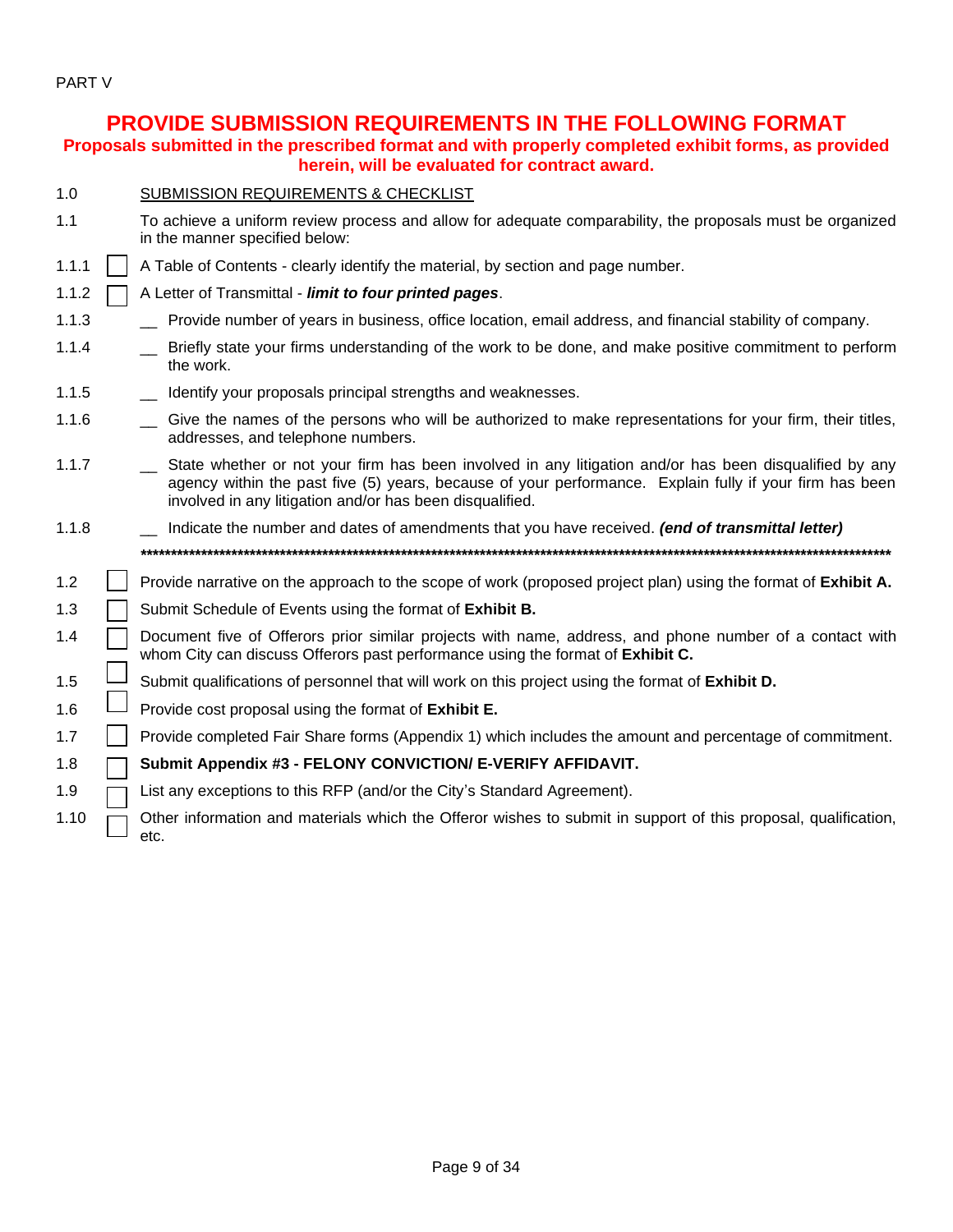# **CITY OF SHREVEPORT**

# **[Section 40](http://www.ci.shreveport.la.us/pdf/bids/sect40.pdf)**-**Fair Share Requirements (Revised 11-10-2020)**

Applies to IFB, RFP, RFS, and RFQ Documents except when a Commodity Purchase or if for the Airport.

# 1.0 **DEFINITIONS**

- 1.1 **Bid**-shall mean bid for IFBs, proposal for RFPs, and quote for RFQs.
- 1.2 **Contractor**-shall mean prime contractor for IFBs, RFPs, and RFQs. For RFSs, **Contractor** shall mean Prime **Consultant**
- 1.3 **Offeror**-shall mean a person who submits an RFP.
- 1.4 **Subcontractor**-shall mean subcontractor for IFBs, and RFQs. For RFSs, Subcontractor shall mean Sub consultant.
- 1.5 **FSC**-is Fair Share Certified (specific to City-Funded Projects and included in the Fair Share computation). **Fair Share Certification applications may be obtained as follows:**
- 1.6 Contact Jeanetta Scott... 318-673-5060
- 1.6.1 Fair Share Office
- 1.6.2 505 Travis Street, Suite 260
- 1.6.3 Shreveport, LA 71101
- 1.6.4 FSC Application Affidavits maybe downloaded at::

#### [www.shreveportla.gov/FairShareApp](http://www.shreveportla.gov/FairShareApp)

- 1.7 **DBE-is** Disadvantaged Business Enterprise (specific to Federally-funded Projects generally FAA, DOTD or FTA projects).
- 1.8 **S/DBE**-is Small Disadvantaged Business Enterprise (again, specific to Federally-Funded Projects a group that is defined by the Government as "presumptively disadvantaged" by provisions of CFR 49).DBE **applications may be obtained as follows:** <http://www8.dotd.louisiana.gov/UCP/UCPdownloads.aspx>
- 1.9 MBE-is Minority Business Enterprise. The designation of MBE is obtained through the submission of a Vendor's Application that can be obtained through the Purchasing Office. Vendor Applications may be downloaded at: http://www.shreveportla.gov/bid/section800.htm

#### 2.0 PURPOSE OF THE PROGRAM

- 2.1 The City of Shreveport has implemented this program to ensure that their construction and service contracts provide employment and growth opportunities for small disadvantaged businesses.
- 2.2 Therefore, when the goal has not been met, prime contractors are required to submit proof showing that good faith efforts have been made to contract with FSC, S/DBE or DBE subcontractors.
- 2.3 All efforts must be documented.
- 2.4 Direct commodity purchases made by the City are exempt from the program.

#### 3.0 FAIR SHARE CONTRACT CLAUSES

- 3.1 The following Fair Share Contract Clauses and Good Faith Effort Requirements are only a small part of the Fair Share Program.
- 3.1.1 The Fair Share Program full text and forms that will be needed are posted in the Purchasing Office, or available upon request, or available on our web site at www.shreveportla.gov, and are incorporated by reference in all solicitation documents with the same force and effect as if set forth in full text.
- 3.1.2 ANY DEVIATIONS FROM THE FAIR SHARE REQUIREMENTS LISTED HEREIN MUST BE CLEARLY IDENTIFIED WITH EACH SOLICITATION RESPONSE.
- 3.1.3 PLEASE CALL THE FAIR SHARE OFFICE AT (318) 673-5060 OR THE PURCHASING DIVISION AT (318) 673-5450 IF YOU HAVE ANY QUESTIONS.
- 3.2 Prompt Payment Clause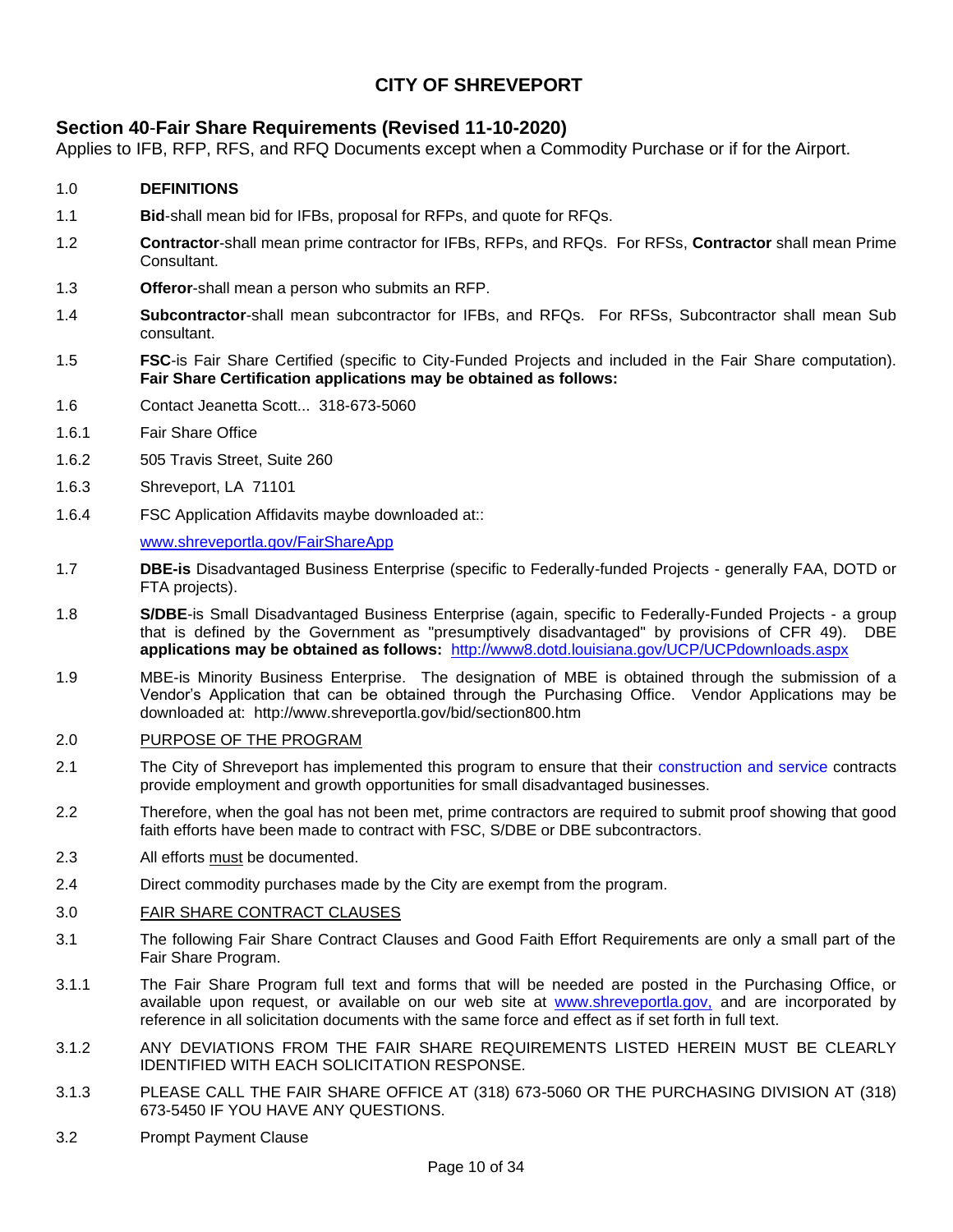- 3.2.1 The City of Shreveport will, after acceptance of goods or services and the receipt of a proper invoice from the contractor, process request for payment, said payment to be paid within thirty (30) days.
- 3.2.2 Prime contractors shall then be required to ensure payment is made to any designated small or disadvantaged business (subcontractors), within fifteen (15) business days of receipt of payment to the prime contractor from the City.
- 3.2.3 Upon satisfactory completion of a contract, the City and/or prime contractor will ensure that any retainage payments are returned within thirty (30) business days.
- 3.2.4 Failure to comply with the terms of this requirement may be grounds for termination of the contract by the City.
- 3.3 Affirmative Action Clause
- 3.3.1 The contractor, sub recipient, or subcontractor shall not discriminate on the basis of race, color, national origin, or sex in the performance of this contract.
- 3.3.2 The contractor shall carry out applicable requirements of the appropriate funding guidelines for each contract. Failure by the contractor to carry out these requirements is a material breach of the contract which may result in the termination of this contract or such other remedy as the City deems appropriate.

#### 3.4 **Participation of Small Disadvantaged Business Concerns**

- 3.4.1 It is the policy of the City of Shreveport that all prime contractors and service providers utilize qualifying small disadvantaged business concerns.
- 3.4.2 The City has set a goal of 25% for participation of these said business concerns in all City-let contracts and/or purchases.
- 3.4.3 Specific goals are set on federally funded contracts as determined by the regulating federal agency and language to that effect shall be included in those contracts.
- 3.4.4 Failure by a contractor or service provider to include these designated businesses could constitute breach of contract and result in remedial action.
- 3.4.4.1 Assurance of utilization of FSC, S/DBE, and DBE subcontractors is given through FSC FORM 4, Letter of Intent.

#### 3.5 **Subcontractor Payment Certification**

- 3.5.1 Every contract by the City for the performance of work will contain a provision requiring the prime contractor to certify in writing that all subcontractors and suppliers have been paid for work and materials from previous progress payments received (less any retainage) by the prime contractor prior to receipt of any further progress payments.
- 3.5.2 In the event a contractor is unable to pay subcontractors or suppliers until it has received a progress payment from the City, the prime contractor shall pay all subcontractors or suppliers funds due, from said progress payments within forty-eight hours of receipt of payment from the City.
- 3.5.3 During the contract and upon completion of the contract, the City may request documentation to certify payments to subcontractors or suppliers. This provision in no way creates any contractual relationship between any subcontractor and the City or any liability on the City for the contractor=s failure to make timely payment to the subcontractor.
- 3.6 Fair Share Certified (FSC), S/DBE or DBE PARTICIPATION-GOOD FAITH EFFORT REQUIREMENTS
- 3.7 PRE-BID EFFORTS REQUIRED REGARDING S/DBEs or DBEs
- 3.8 Bidders are **required** to contact, and make good faith efforts to contract with City and Louisiana Unified Certification Program (LAUCP) Certified FSC, S/DBE or DBE firms for each division of work identified in these documents which will be performed by a subcontractor.
- 3.9 A list of FSC, S/DBE or DBE contractors specializing in the divisions of work identified for subcontracting on this project can be found at the following Web Sites…City Projects: http://www.shreveportla.gov/141/online-database Federal Projects:<http://www8.dotd.louisiana.gov/ucp/>
- 3.10 These requirements are contractual obligations and are included in all contracts.
- 3.11 Failure to comply may result in a finding of breach of the contract, disqualification of the bidder to bid on future contracts, or a claim for damages.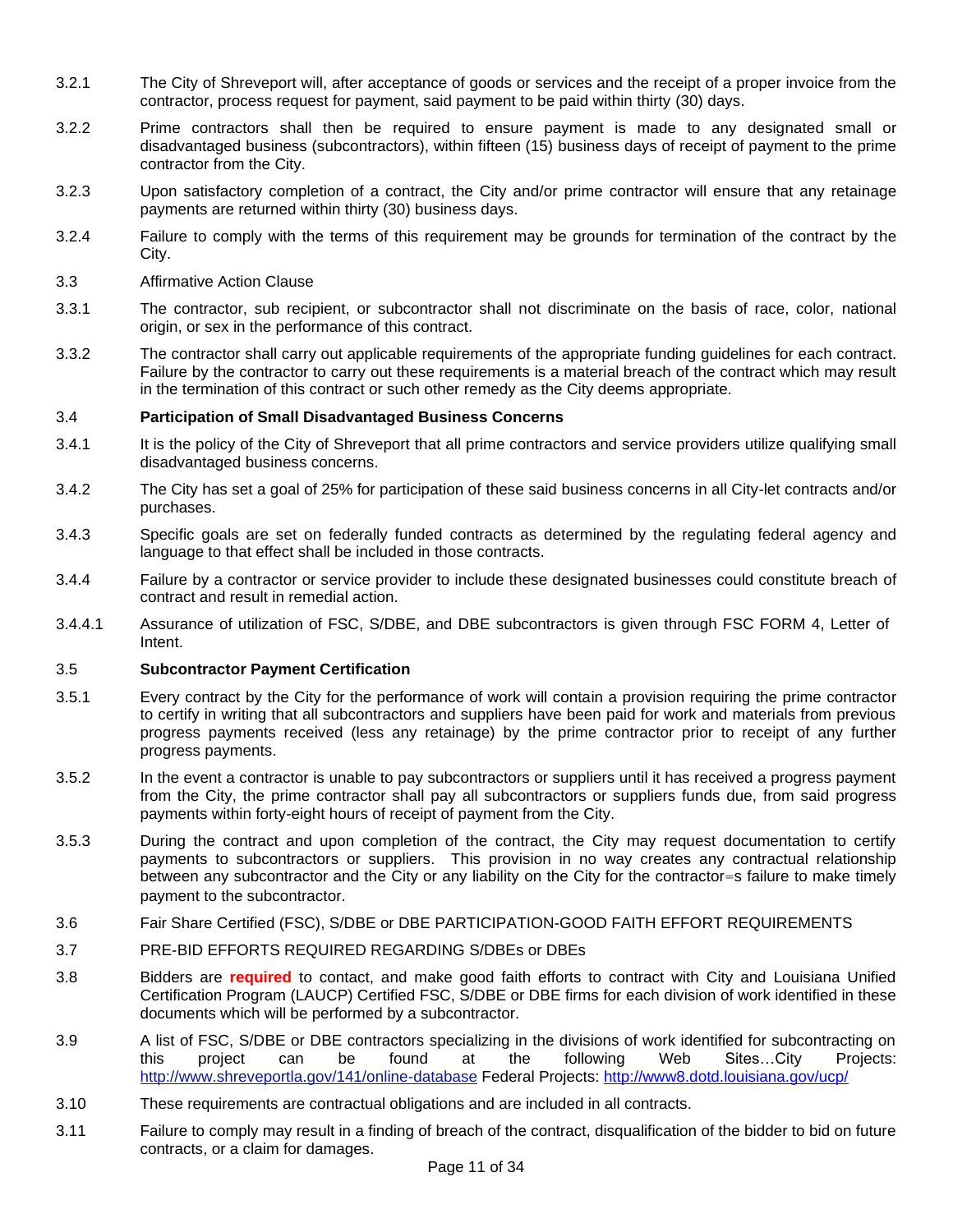- 3.12 Who to contact
- 3.12.1 For each division of work identified in these documents that will be performed by a subcontractor, Bidders must contact:
- 3.12.2 Every FSC, S/DBE or DBE firm that attended the pre-bid meeting (if one was held) which specializes in a division of work that will be subcontracted, and
- 3.12.3 In addition to the above, a minimum of five (5) other FSC, S/DBE or DBE firms.
- 3.12.4 If there are less than 5 firms listed for a particular division of work, all of the subcontractors in that division must be contacted.
- 3.13 When to contact
- 3.13.1 All Bidders must provide project information to FSC, S/DBE, or DBE firms in sufficient time to permit the firm to have an equal opportunity to compete for work that the successful bidder will subcontract together with the date and time that subcontractor's bids are due.
- 3.13.2 The first documented contact with each FSC, S/DBE, or DBE firm must be at least seven (7) working days before bid opening.
- 3.14 How to contact
- 3.14.1 First contact: Bidders shall contact FSC, S/DBE or DBE subcontractors by letter or fax to advise them of potential subcontracting opportunities.
- 3.14.2 Follow-up: Bidders shall follow up with telephone calls to each FSC, S/DBE, or DBE firm contacted to determine if a bid will be submitted or if further information is required.
- 3.14.3 A firm need not be contacted if that firm responds to the first contact with a statement that the firm will not bid on this project.
- 3.15 What information must be provided
- 3.15.1 **The apparent lowest construction/service provider bidder shall be required to complete/submit Fair Share Forms 1 through 4 within 72 hours after notification. If additional information is needed, it must be turned in within 24 hours or the bid will be declared as non-responsive when additional time is not approved by the Fair Share office.**

#### 4.0 **ADDITION/REPLACEMENT OF SUBCONTRACTORS AFTER SUBMISSION**

- 4.1.1 The successful bidder will not be permitted to add or replace a subcontractor without the consent of the DBE Compliance Manager and/or the Fair Share Office and the Originating Department.
- 4.1.2 If any subcontractor is added or replaced after the contract award, the contractor shall make good faith efforts to contract with another FSC, S/DBE, or DBE for the work to be performed by that subcontractor.
- 4.1.3 Documentation of these efforts is required, and must be submitted to the Purchasing Agent and the Fair Share Office **on FSC FORM 2.**
- 5.0 **DOCUMENTATION OF GOOD FAITH EFFORTS**
- 5.1 **FAIR SHARE DOCUMENTS TO BE SUBMITTED BY THE APPARENT LOWEST CONSTRUCTION/SERVICE PROVIDER BIDDER.**
- 5.1.1 **COMPLIANCE AGREEMENT-FSC FORM 1. S**ubmit completed **FSC FORM 1.**
- 5.1.2 **UTILIZATION/CONTRACT TRACKING-FSC FORM 2. S**ubmit **FSC FORM 2** showing all subcontractors/all sub-subcontractors to be used on this contract and use for any changes also. **Note:** Construction Bidders, including 100% Fair Share/DBE, must turn in this form showing all subcontractors to be used on this contract.
- 5.1.3 **PROJECT CONTACT SHEET-FSC FORM 3. S**ubmit **FSC FORM 3** showing a completed log of contacts with FSC, S/DBE, or DBE firms.
- 5.1.4 **LETTER OF INTENT-FSC FORM 4. S**ubmit a signed **FSC FORM 4**, Letter of Intent indicating FSC, S/DBE and DBE Subcontractors and Sub-Subcontractors along with the scope of work to be performed and price/cost of goods or services to be performed by the Subcontractor. There must be a separate Letter of Intent for each FSC, S/DBE or DBE Subcontractor or Sub-subcontractor. This **letter of Intent** must be submitted within 72 hours of the bidder being designated as "the apparent lowest construction/service provider bidder", or his/her bid **will** be declared non-responsive.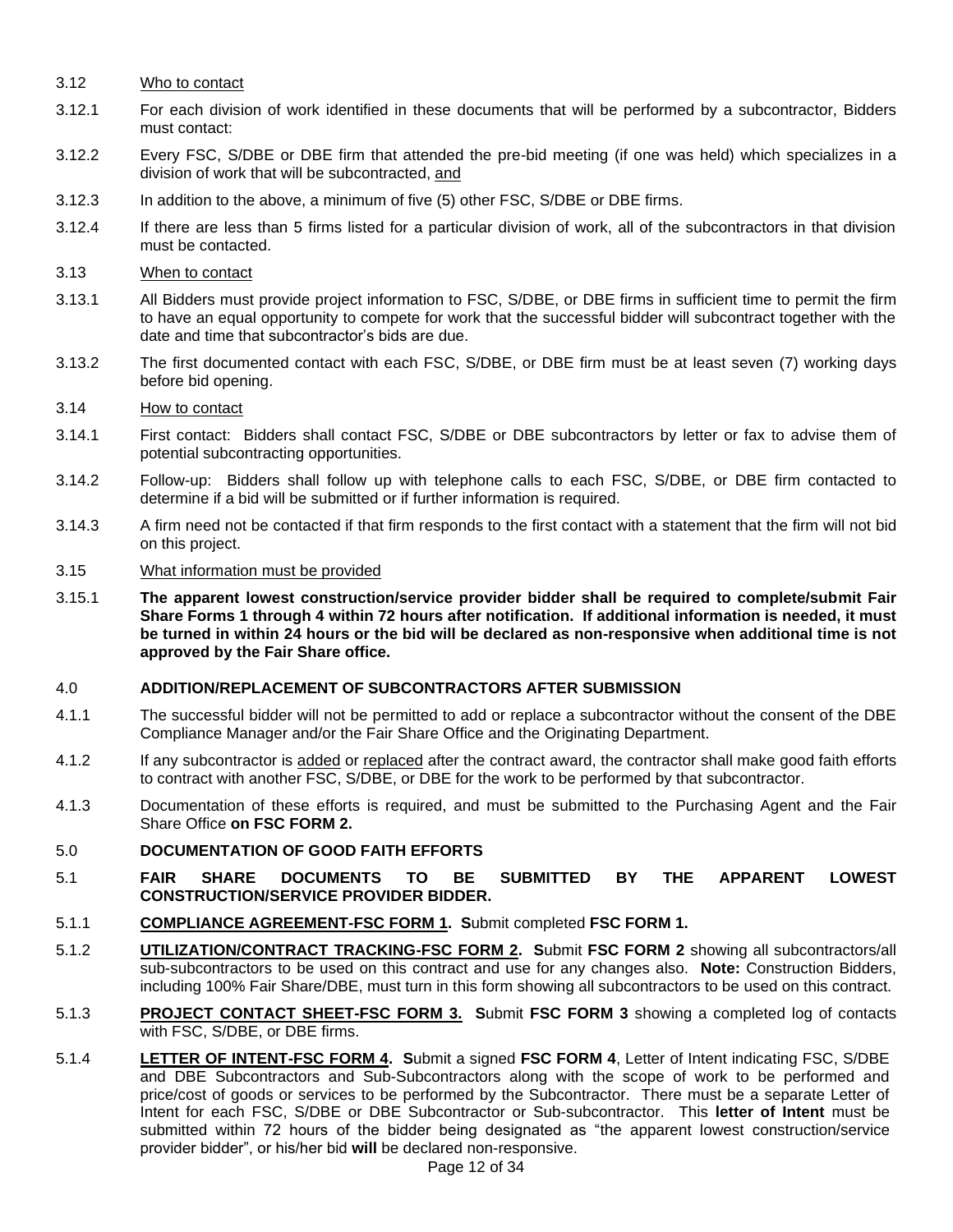- 5.1.5 Failure to submit these documents shall make a bid non-responsive and the apparent lowest bidder ineligible to receive an award of the contract.
- 5.1.6 The Purchasing Agent and/or the DBE Compliance Manager and/or the Fair Share Office shall have the right to seek clarification to assure good faith effort compliance.

#### 6.0 **DOCUMENTS TO BE SUBMITTED AFTER CONTRACT AWARD.**

- 6.1.1 **MONTHLY SUBCONTRACTOR PAYMENT UTILIZATION REPORT-FSC FORM 5**: All subcontractors (including FSC, S/DBE, or DBE firms) and second tier subcontractors shall be reported on the FSC **FORM 5**as well as contract amounts and payments.
- 6.1.2 *Copy of letter or fax sent to FSC, S/DBE, or DBE firms: When requested, provide one copy of the letter or*  fax sent to FSC, S/DBE or DBE firms to solicit bids for this project. If more than one form of letter or fax was *sent, submit a copy of each form sent.*

#### 6.2 Optional Good Faith Efforts

- 6.2.1 Contractors should consider efforts such as:
- 6.2.2 Did the contractor advertise in general circulation, trade association, and small disadvantaged-focus media concerning subcontracting opportunities?
- 6.2.3 Did the contractor provide written notice to a reasonable number of specific FSC, S/DBEs, or DBEs that interest in the contract was being solicited, in sufficient time to allow the FSCs, S/DBEs, or DBEs to participate effectively? (NOTE: It is recommended that certified mail be used to provide documentation).
- 6.2.4 Did the contractor follow up initial solicitations of interest by contacting FSC, S/DBEs or DBEs to determine certainty whether the FSCs, S/DBEs or DBEs were interested?
- 6.2.5 Did the contractor select portions of the work to be performed by FSCs, S/DBEs, or DBEs, including, where appropriate, breaking down contracts into economically feasible units to facilitate participation?
- 6.2.6 Did the contractor provide interested FSCs, S/DBEs, or DBEs with adequate information about the plans, specifications, and requirements of the contract?
- 6.2.7 Did the contractor negotiate in good faith with interested FSCs, S/DBEs, or DBEs, not rejecting them as unqualified without sound reasons based on a thorough investigation of their capabilities?
- 6.2.8 Did the contractor make efforts to assist interested FSCs, S/DBEs, or DBEs in obtaining bonding, lines of credit, or insurance required by the recipient or contractor?
- 6.2.9 Did the contractor effectively utilize the services of available community organizations; contractors' groups; local, state, and federal business assistance offices; and other organizations that provide assistance in the recruitment and placement of FSCs, S/DBEs, or DBEs?

END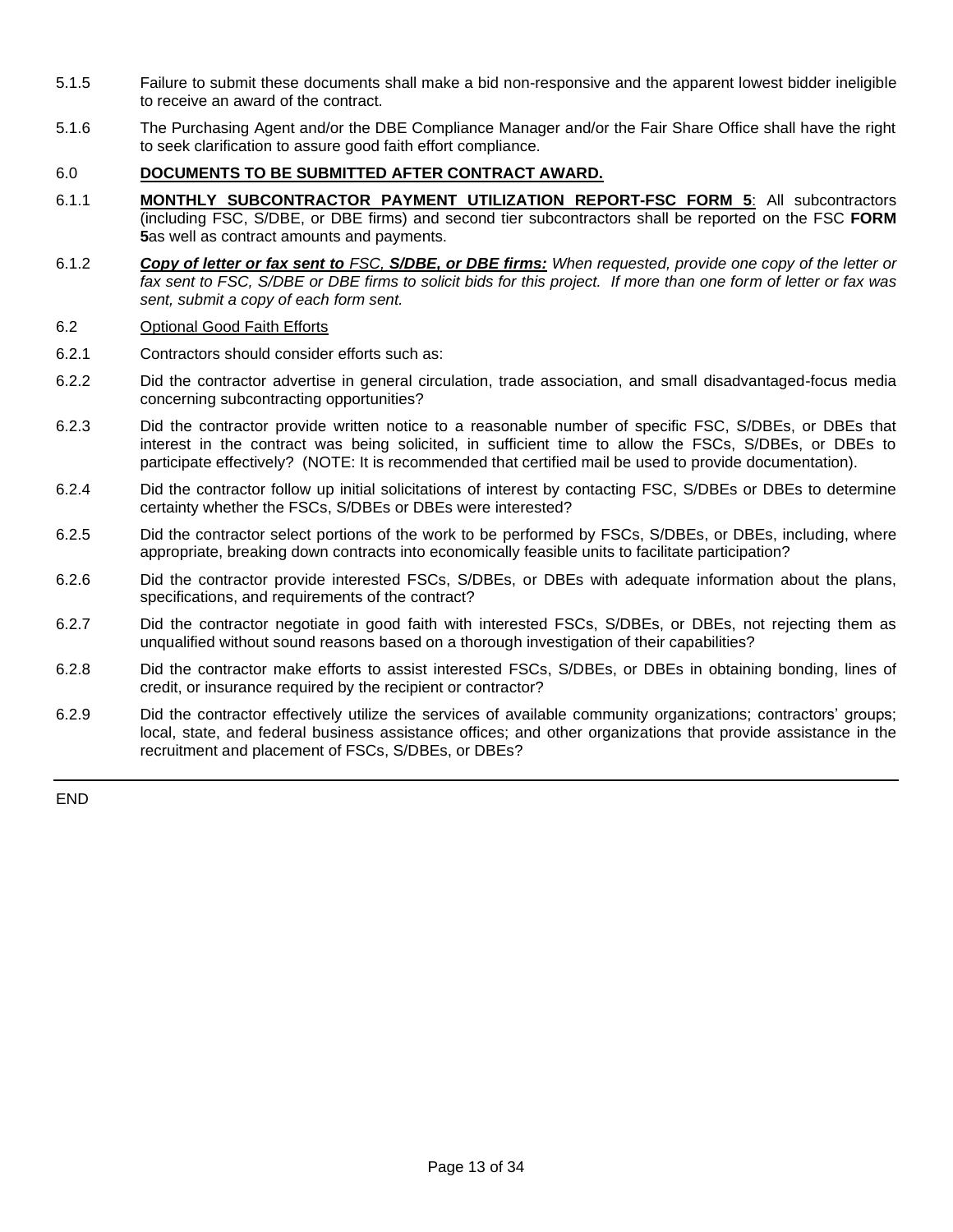# **NARRATIVE ON THE APPROACH TO THE SCOPE OF WORK**

*Proposals should respond to the Scope of Work point by point by numeric reference.*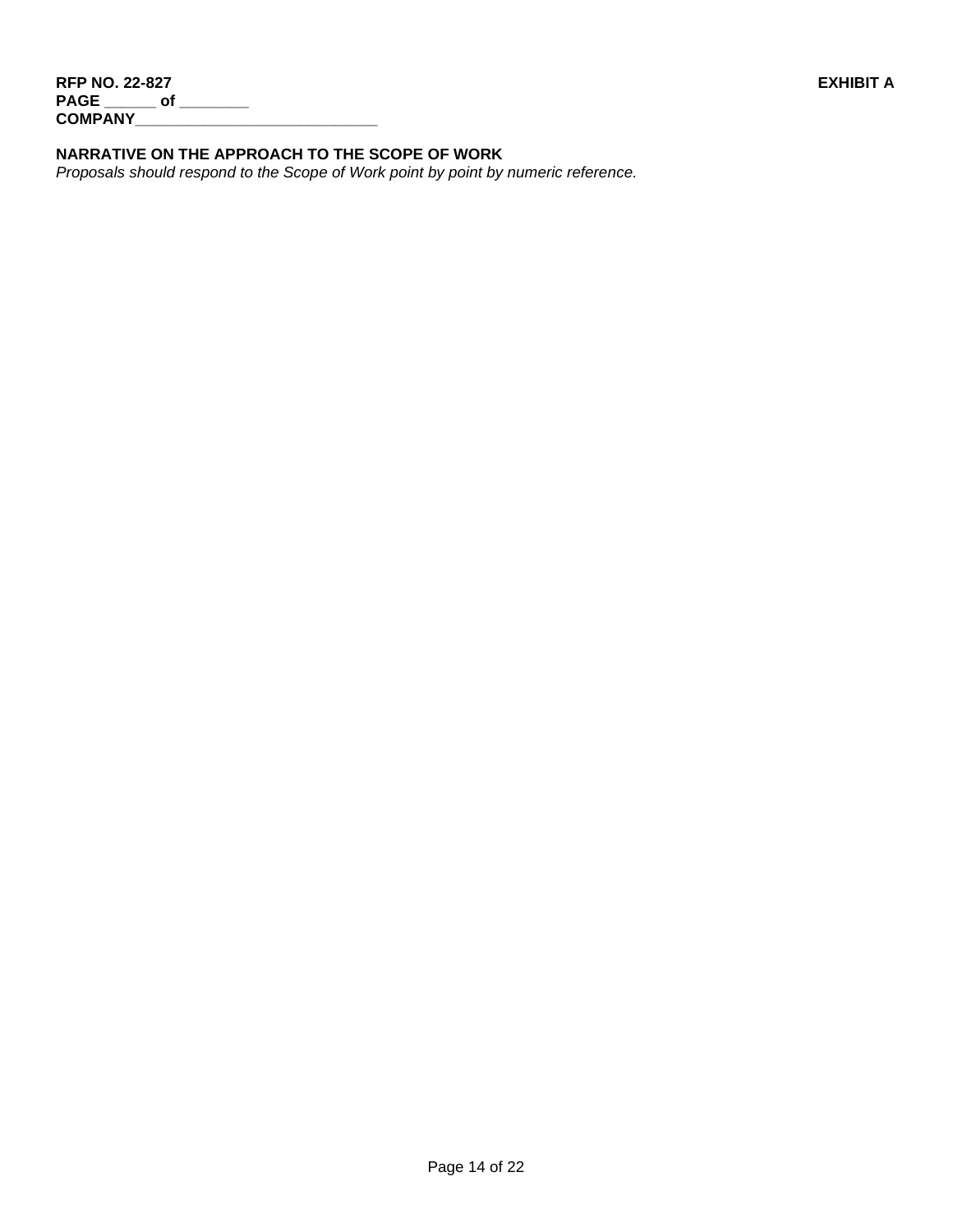# **SCHEDULE OF EVENTS**

*The Offeror should briefly describe each step of the schedule of events in its proposed plan of action to accomplish the scope of work in a sequential manner, identifying the specific assignment of key personnel and the time required to complete each step. This form should be completed, in addition to the Offerors narrative description of its proposed plan of action.*

|  | Step #<br>Schedule of Events<br>lme Required | Person Assignment |
|--|----------------------------------------------|-------------------|
|--|----------------------------------------------|-------------------|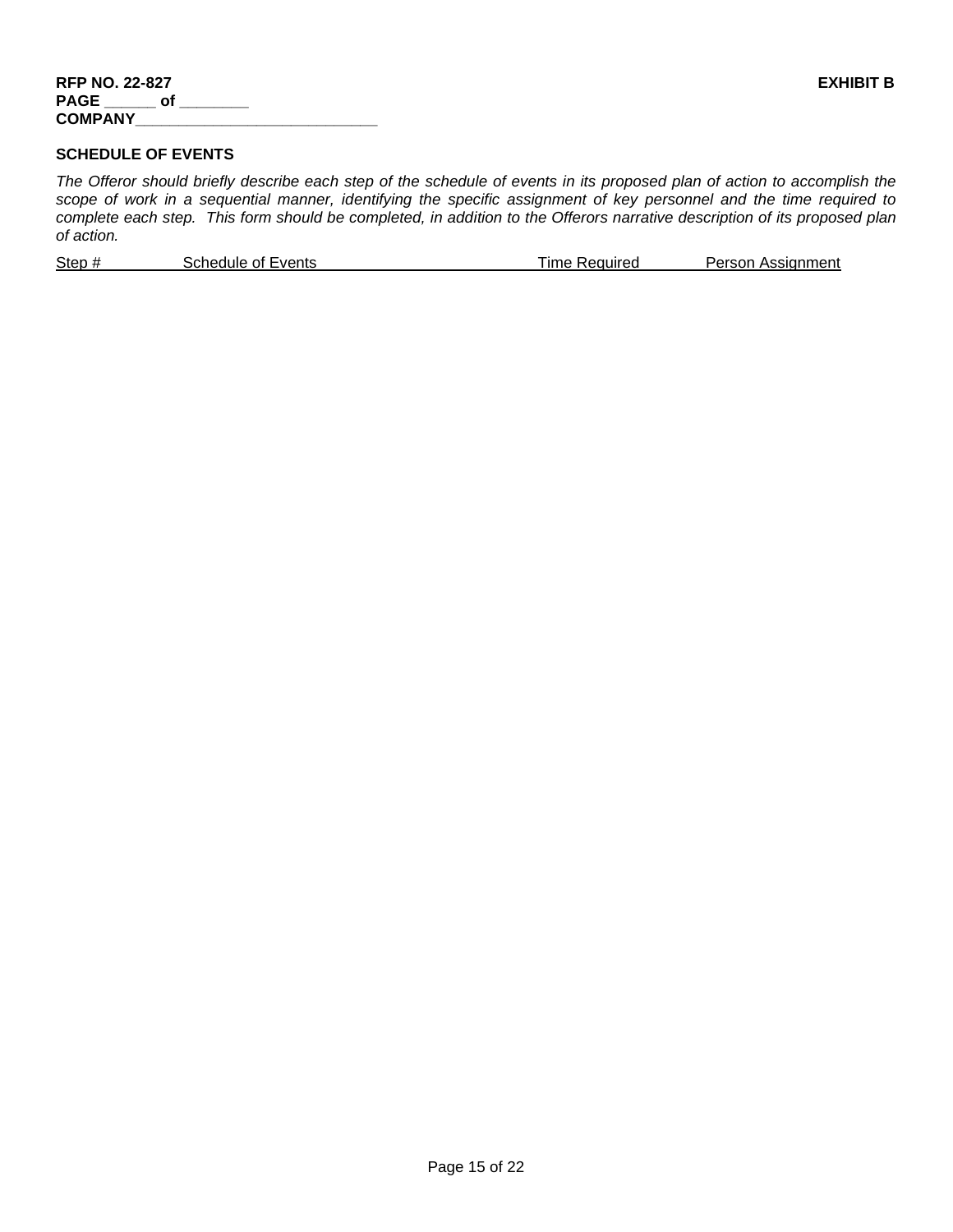# **OFFERORS EXPERIENCE**

| Organization         | Public Entity? Y / N |
|----------------------|----------------------|
| Point of Contact     | No. Years as Client  |
| Title                |                      |
| Phone Number         |                      |
| <b>Email Address</b> |                      |
|                      |                      |
| Organization         | Public Entity? Y / N |
| Point of Contact     | No. Years as Client  |
| Title                |                      |
| <b>Phone Number</b>  |                      |
| <b>Email Address</b> |                      |
|                      |                      |
| Organization         | Public Entity? Y / N |
| Point of Contact     | No. Years as Client  |
| Title                |                      |
| Phone Number         |                      |
| <b>Email Address</b> |                      |
|                      |                      |
| Organization         | Public Entity? Y / N |
| Point of Contact     | No. Years as Client  |
| Title                |                      |
| <b>Phone Number</b>  |                      |
| <b>Email Address</b> |                      |
|                      |                      |
| Organization         | Public Entity? Y / N |
| Point of Contact     | No. Years as Client  |
| Title                |                      |
| Phone Number         |                      |
| <b>Email Address</b> |                      |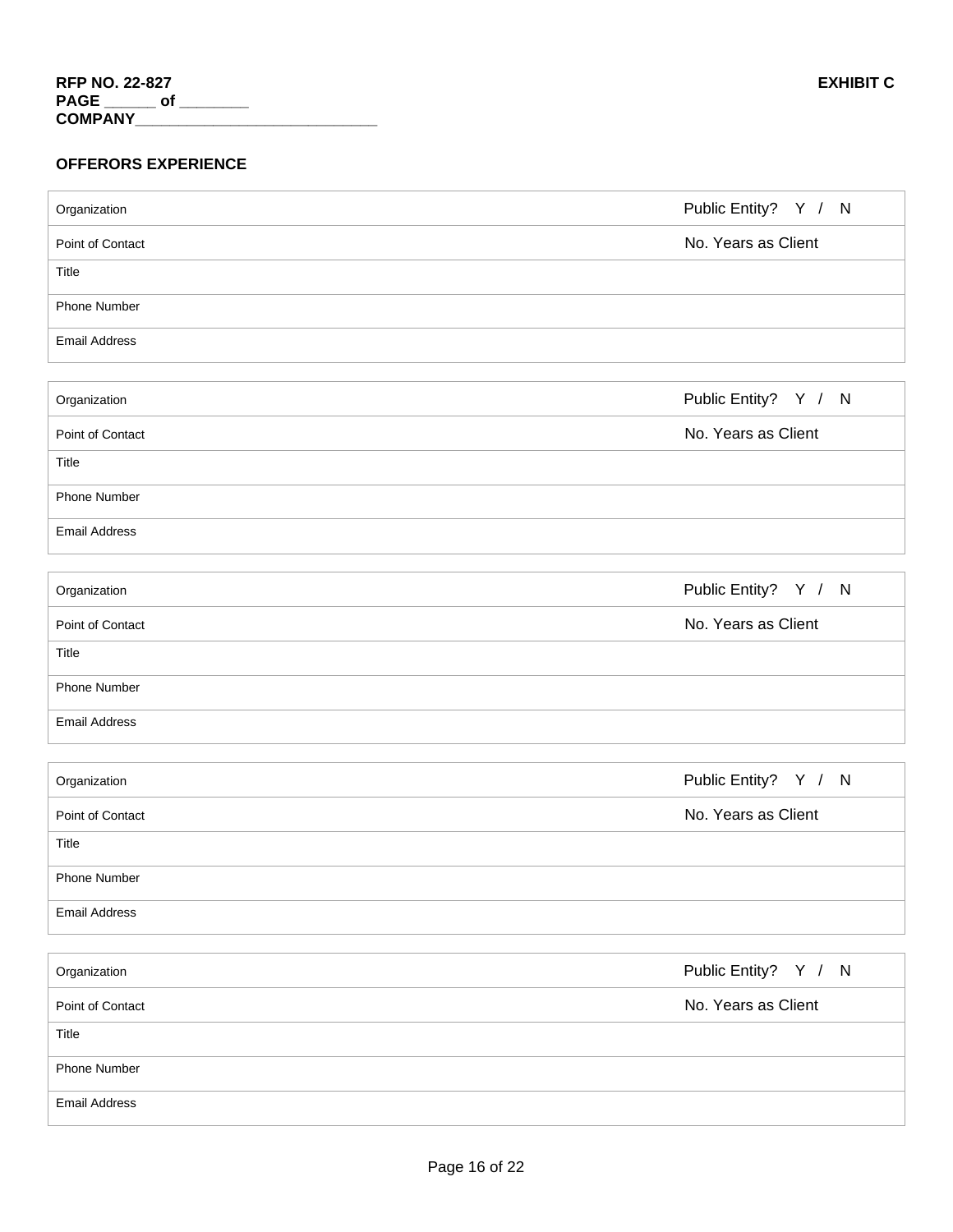# **PERSONNEL STAFFING**

| Name       | Resume Attached Y / N    |
|------------|--------------------------|
| Title      | No. Years with Firm?     |
| Experience |                          |
|            |                          |
|            |                          |
| Name       | Resume Attached Y / N    |
| Title      | No. Years with Firm?     |
| Experience |                          |
|            |                          |
|            |                          |
| Name       | Resume Attached Y / N    |
| Title      | No. Years with Firm?     |
| Experience |                          |
|            |                          |
|            |                          |
| Name       | Resume Attached Y / N    |
| Title      | No. Years with Firm?     |
| Experience |                          |
|            |                          |
|            |                          |
| Name       | Resume Attached Y / N    |
| Title      | No. Years with Firm?     |
| Experience |                          |
|            |                          |
| Name       | Y / N<br>Resume Attached |
|            |                          |
| Title      | No. Years with Firm?     |
| Experience |                          |
|            |                          |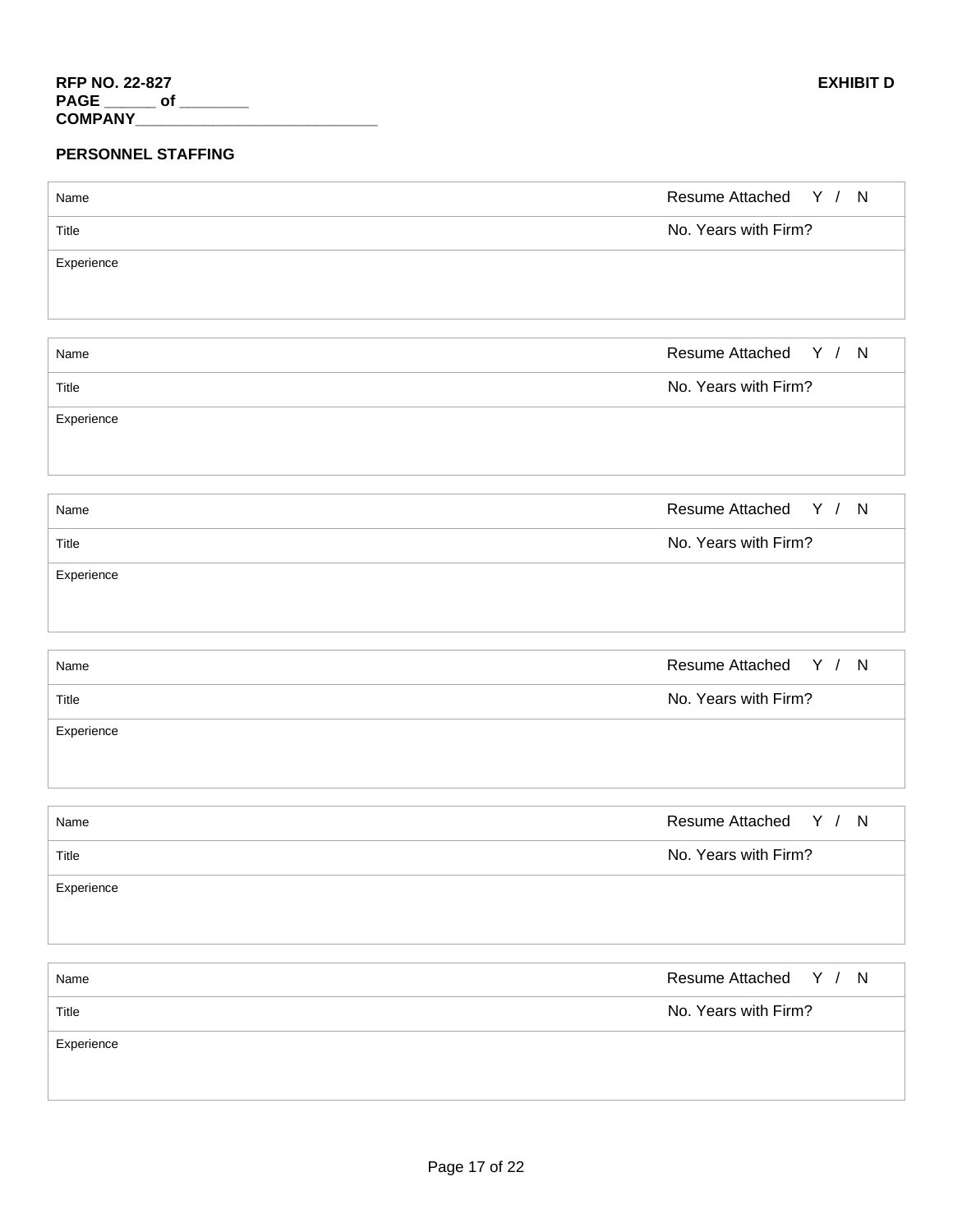| <b>RFP NO. 22-827</b> | <b>EXHIBIT E</b> |
|-----------------------|------------------|
| PAGE of               |                  |
| <b>COMPANY</b>        |                  |
| <b>COST PROPOSAL</b>  |                  |

Total Cost Proposal \$

#### **ACKNOWLEDGEMENT**

**\_\_\_\_\_\_** *(initial)*

**\_\_\_\_\_\_** *(initial)*

#### **OFFERORS CERTIFICATIONS**

Has a federal agency or a federally certified state or local agency performed any review of your accounts or records in connection with any grant or contract within any grant or contract within the past twelve months?

YES ——— NO —— (IF YES GIVE NAME, ADDRESS, AND TELEPHONE NUMBER OF REVIEWING OFFICE.)

- 1.0 In compliance with this Request for Proposal, and subject to all conditions thereof, the undersigned agrees:
- 1.1 This proposal, as stated, is open for acceptance for a period of 120 calendar days from date of opening; and
- 1.2 To furnish all services, materials, and equipment necessary and incidental to perform the proposed project;
- 1.3 That this proposal is made without prior understanding, agreement, or connection with any corporation, firm, or person submitting a proposal for the same services, and is in all respects fair and without collusion or fraud. I agree to abide by all conditions of this proposal and certify that I am authorized to sign this proposal.
- 1.4 Acting on behalf of the Offeror, this is to attest that the undersigned is a duly authorized representative of the below captioned firm, corporation or business.
- 1.5 By signing this document, the Offeror understands and agrees that the identity of any Offeror or the contents of any proposal will not be public information until after the contract award is made.
- 1.6 If awarded a contract/purchase order, my company understands and agrees to provide the sub consultant information as<br>Iisted in GENERAL CONTRACT PROVISIONS (www.shreveportla.gov/bids/bids.htm), paragraph 16, listed in **GENERAL CONTRACT PROVISIONS (www.shreveportla.gov/bids/bids.htm)**, paragraph 16, SUBCONTRACTOR TRACKING. **I hereby certify that sub consultant(s) (would/would not) be used.**

1.7 In accordance with the Fair Share Requirements of this RFP, the Offeror assures the City that he or she will meet or exceed the Fair Share goal, or if cannot meet the required goal, the Offeror will assure the City that he or she will document good faith efforts made toward meeting the goal requirement in accordance with the fair share requirements. Fair share goal for this project is 25%.

| Signature Offerors Representative<br>authorized to enter into contract with<br>the City of Shreveport | Title                                   |
|-------------------------------------------------------------------------------------------------------|-----------------------------------------|
| Company                                                                                               |                                         |
| Authorized Signature (typed/printed)                                                                  | <b>State Contractors License Number</b> |
| Telephone                                                                                             | <b>Fax Number</b>                       |
| Emergency Number(s)                                                                                   | Date                                    |
| <b>Email Address</b>                                                                                  | Offerors Federal Employer I.D. Number   |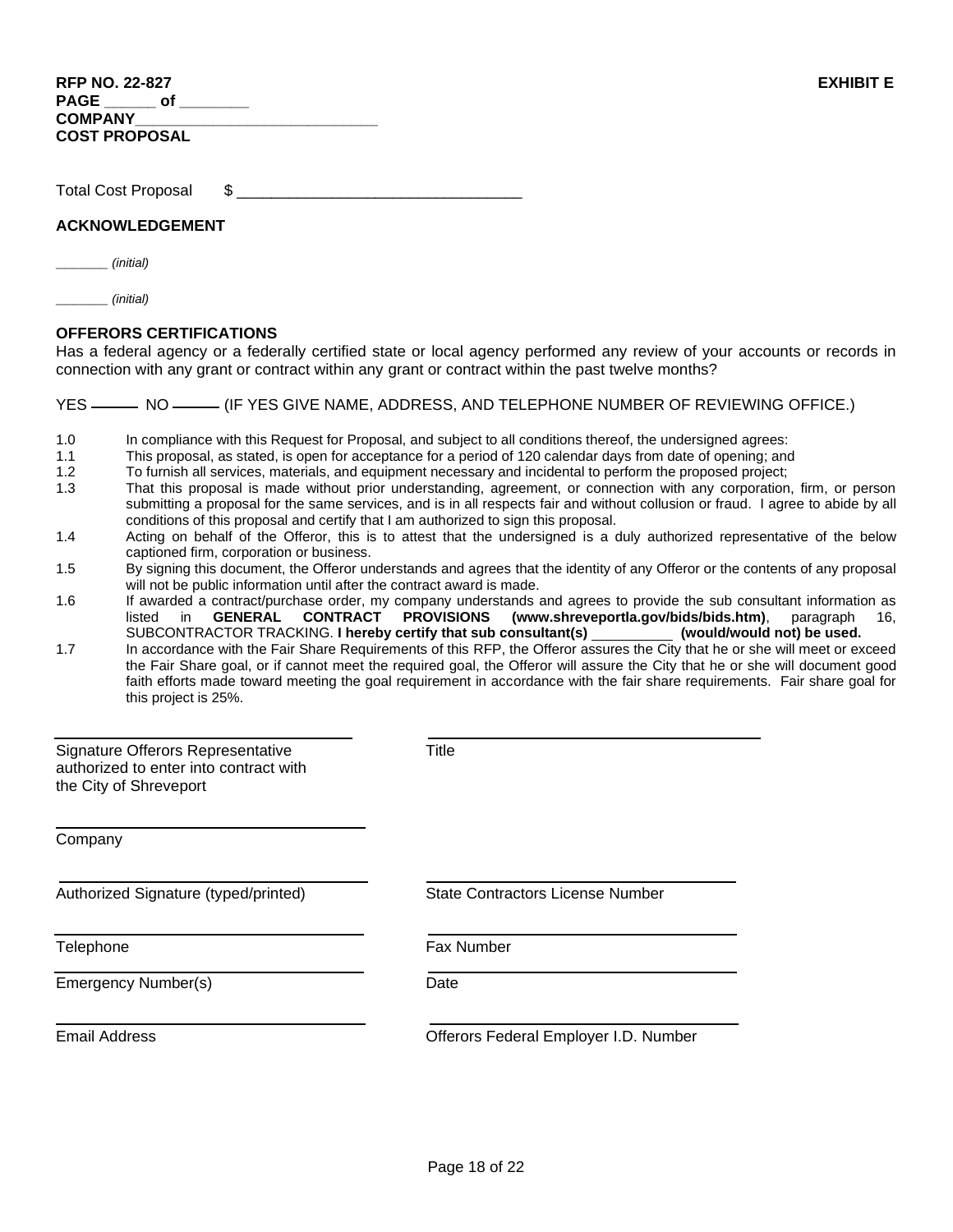FROM:

\*License # \*State Contractors License Number or Insert EXEMPTION, IF NOT REQUIRED.

PLEASE RUSH TO:

# **CITY OF SHREVEPORT OFFICE OF THE PURCHASING AGENT 505 Travis Street, Suite 610 SHREVEPORT, LOUISIANA 71101-3042**

**SEALED PROPOSAL FOR:**

**RFP Number: 22-827** 

**Project Name: CAPITAL PLANNING AND FUNDING ASSISTANCE**

**Opening Date/Time:** 

**Attention: Use this format on the outside of your container when responding with a paper proposal. We do not accept faxed responses for formal solicitations! Revised 12-15-11**

EXHIBIT F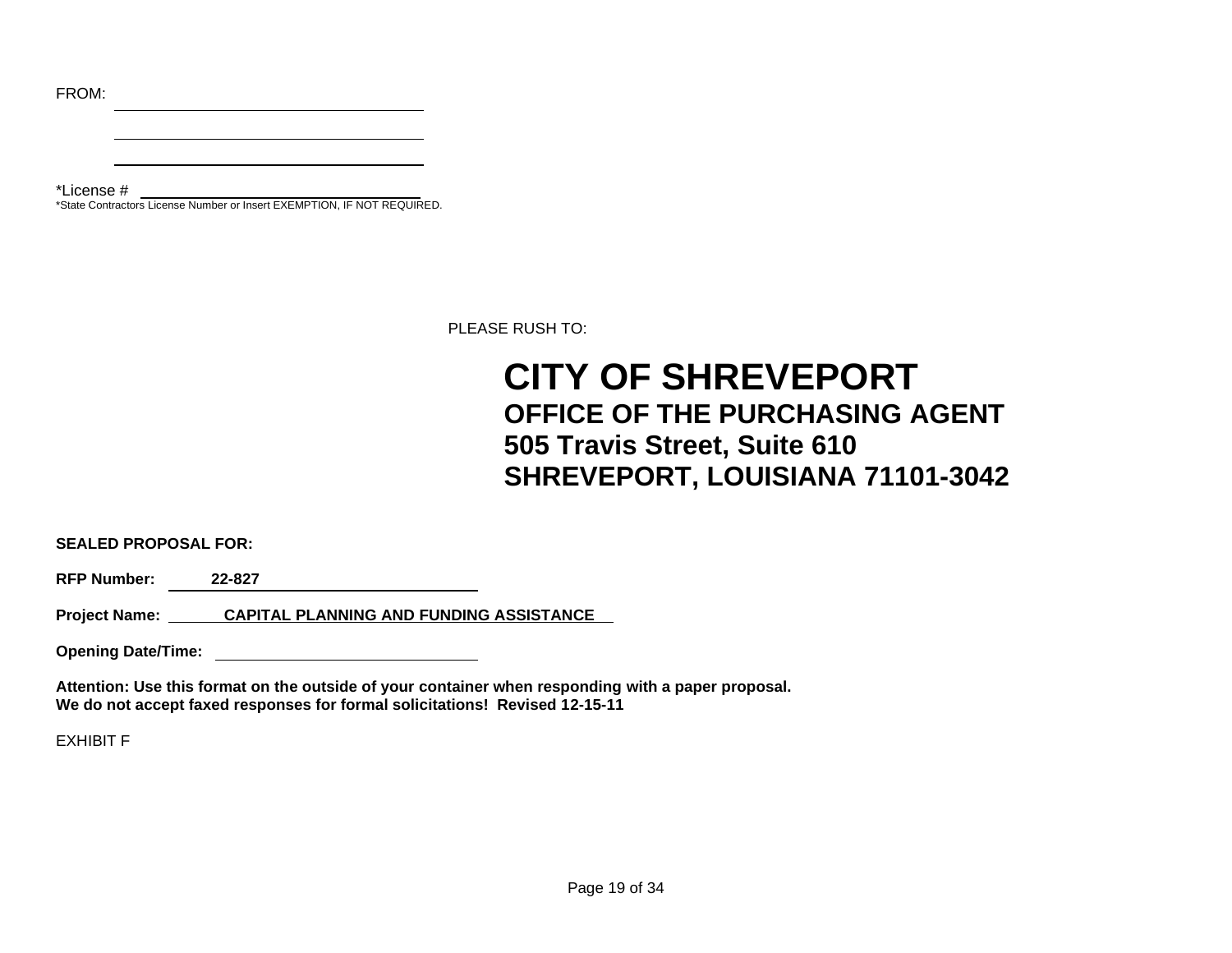# **City of Shreveport COMPLIANCE AGREEMENT**-**FSC FORM 1**

RFP Number: \_\_\_22-827\_\_ (Revised 9-10-07)

# **By signing this document, the bidder hereby certifies, understands, and affirms that:**

- 1.0 It has not discriminated against any FSC, S/DBE, or DBE firms in awarding subcontracts for this project.
- 2.0 The good faith efforts requirements are contractual obligations that must be fulfilled whether or not listed on these forms.
- 3.0 **The apparent lowest construction/service provider bidder shall be required to complete/submit Fair Share Forms 1 through 4 within 72 hours after notification. If additional information is needed, it must be turned in within 24 hours or the bid will be declared as non-responsive when additional time is not approved by the Fair Share office.**
- 4.0 Failure to provide information may result in a loss of the bidder's bid bond.
- 5.0 Replacement of a subcontractor during contract performance without: a) obtaining the prior written consent of the DBE Compliance Manager and/or the Fair Share Office and the originating department; and b) subsequent good faith efforts in selection of a replacement; is prohibited and a breach of contract. **See UTILIZATION/CONTRACT TRACKING-FSC FORM 2 AS REQUIRED FOR ALL SUBS/SUB of SUBS.**
- 6.0 Consideration was given to waiving bonding requirements for FSC, S/DBE, or DBE subcontractors.

### **And, Executes this Compliance Agreement as:**

Company Name:

Address:

Phone Number: FAX Number:

By:  $\overline{\phantom{0}}$ 

Signature of Authorized Owner or Representative Title Date

Print Name: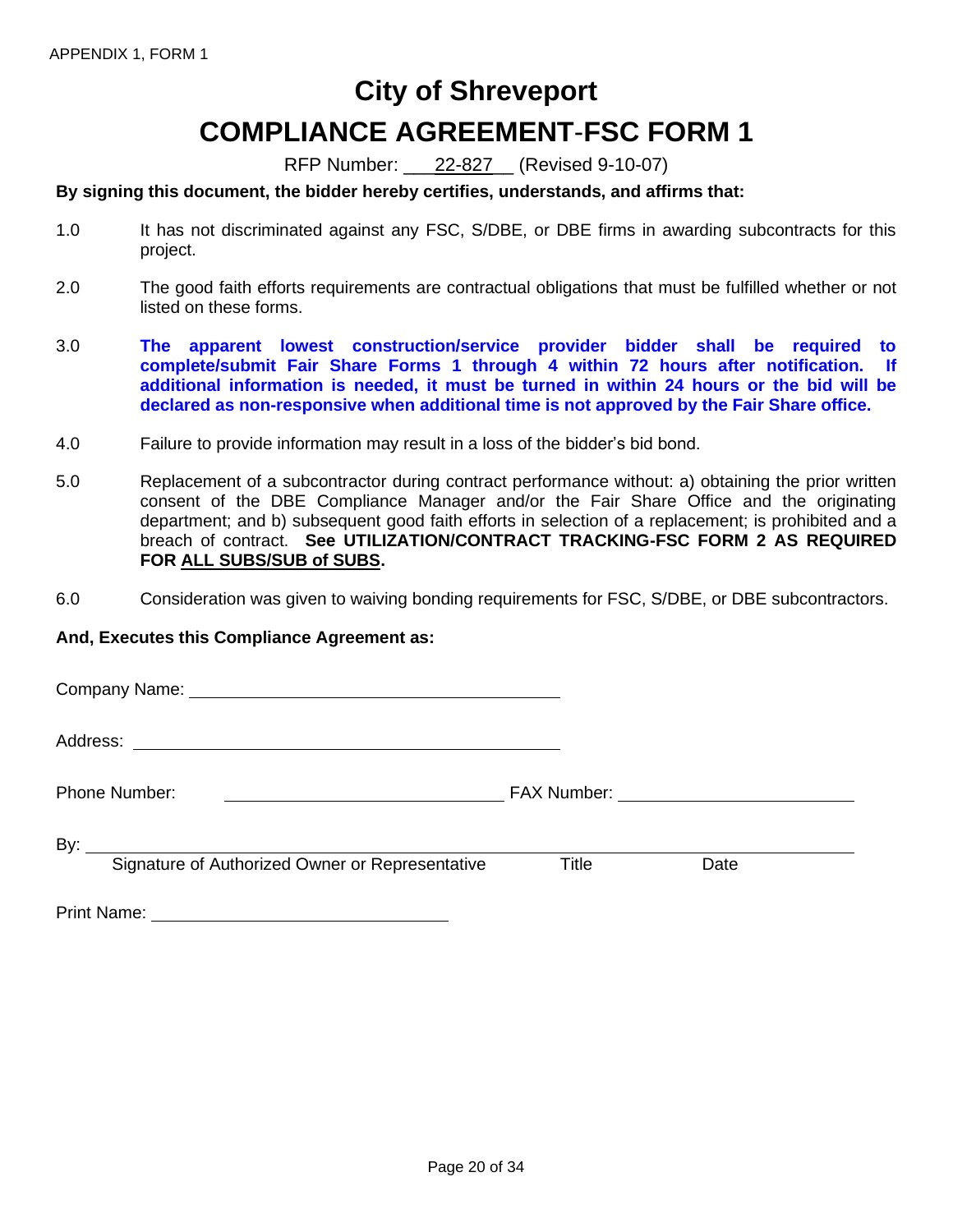# **City of Shreveport UTILIZATION/CONTRACT TRACKING-FSC FORM 2**

**This multipurpose form is used to list all types of subs and changes to their status for Fair Share and Contract Tracking Reporting. (Revised 1/20/2021)**

1. IFB/RFP/RFS/RFQ # (Circle 1) \_22-827 \_\_\_\_\_\_\_ 2. Project Name \_\_\_\_

3. Prime Contractor\_\_\_\_\_\_\_\_\_\_\_\_\_\_\_\_\_\_\_\_\_\_\_\_\_\_\_ 4.Bid Amount of Total Project (\$) \_\_\_\_\_\_\_\_\_\_\_\_\_\_\_\_\_\_\_\_\_\_\_\_

| 5. Prime Contractor's Federal Tax ID # | Change Order? Yes or No C/O # |  |
|----------------------------------------|-------------------------------|--|
|                                        |                               |  |

| List all Subcontractors (copy as needed)   | Status - Circle<br>all that apply | Type of work to<br>be performed | Subcontracted<br>Amount $$ + or (-)$ |
|--------------------------------------------|-----------------------------------|---------------------------------|--------------------------------------|
| Name<br>State Class/License #              | FSC, DBE                          |                                 |                                      |
| Name<br>State Class/License #              | FSC, DBE                          |                                 |                                      |
| Fax $\frac{4}{2}$<br>State Class/License # | FSC, DBE                          |                                 |                                      |

| Prime Contractor's Signature |       | Date:                       | Phone: |       |
|------------------------------|-------|-----------------------------|--------|-------|
| Project Mgr. Signature:      | Date: | Fair Share Office Approval: |        | Date. |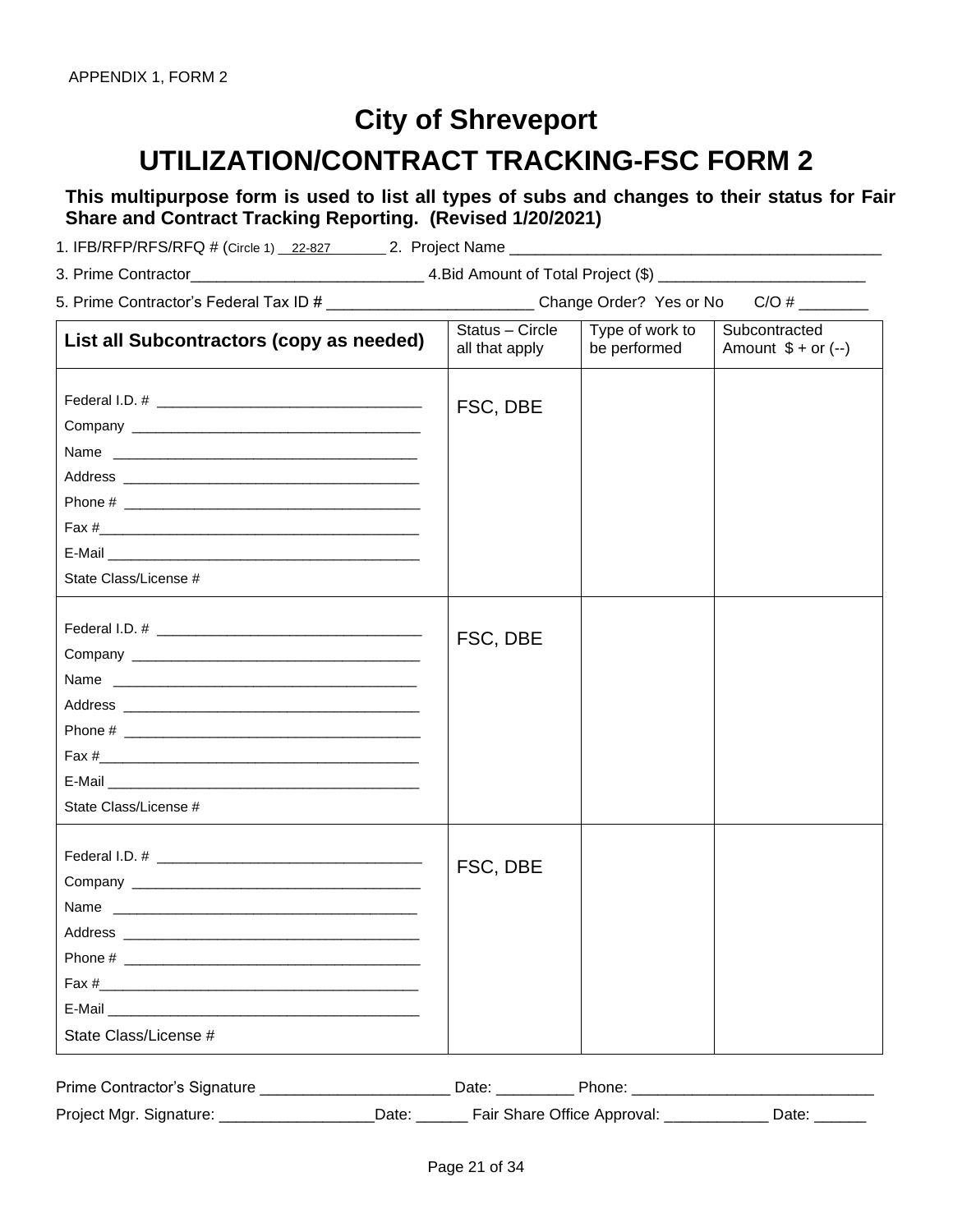# **City of Shreveport PROJECT CONTACT SHEET-FSC FORM 3**

(Revised 8-30-07)

Name of Project: \_\_\_\_\_\_\_\_\_\_\_\_\_\_\_\_\_\_\_\_\_\_\_\_\_\_\_\_\_\_\_\_\_\_\_\_\_ Bid Number: \_\_\_\_\_\_\_\_\_\_\_\_\_\_\_\_\_\_\_

Bidder's Name: \_\_\_\_\_\_\_\_\_\_\_\_\_\_\_\_\_\_\_\_\_\_\_\_\_\_\_\_\_\_\_\_\_\_\_\_\_\_\_\_\_\_\_\_\_\_\_\_\_\_\_\_\_\_\_\_\_\_\_\_\_\_\_\_\_\_\_\_

Bidders should record their contacts with potential FSC or DBE subcontractors through use of this log. Additional forms may be copied if needed.

| Name of<br>Subcontractor | Type of<br>Contact(s) | Date &<br>Time of<br>Contact | Person<br>making/receiving<br>call or other<br>communications | Contact<br>made?<br>Yes/No | Quote<br>received<br>Amount<br>$(\$)$ | Quote<br>accepted<br>Or rejected? | Comments |
|--------------------------|-----------------------|------------------------------|---------------------------------------------------------------|----------------------------|---------------------------------------|-----------------------------------|----------|
|                          |                       |                              |                                                               |                            |                                       |                                   |          |
|                          |                       |                              |                                                               |                            |                                       |                                   |          |
|                          |                       |                              |                                                               |                            |                                       |                                   |          |
|                          |                       |                              |                                                               |                            |                                       |                                   |          |
|                          |                       |                              |                                                               |                            |                                       |                                   |          |
|                          |                       |                              |                                                               |                            |                                       |                                   |          |
|                          |                       |                              |                                                               |                            |                                       |                                   |          |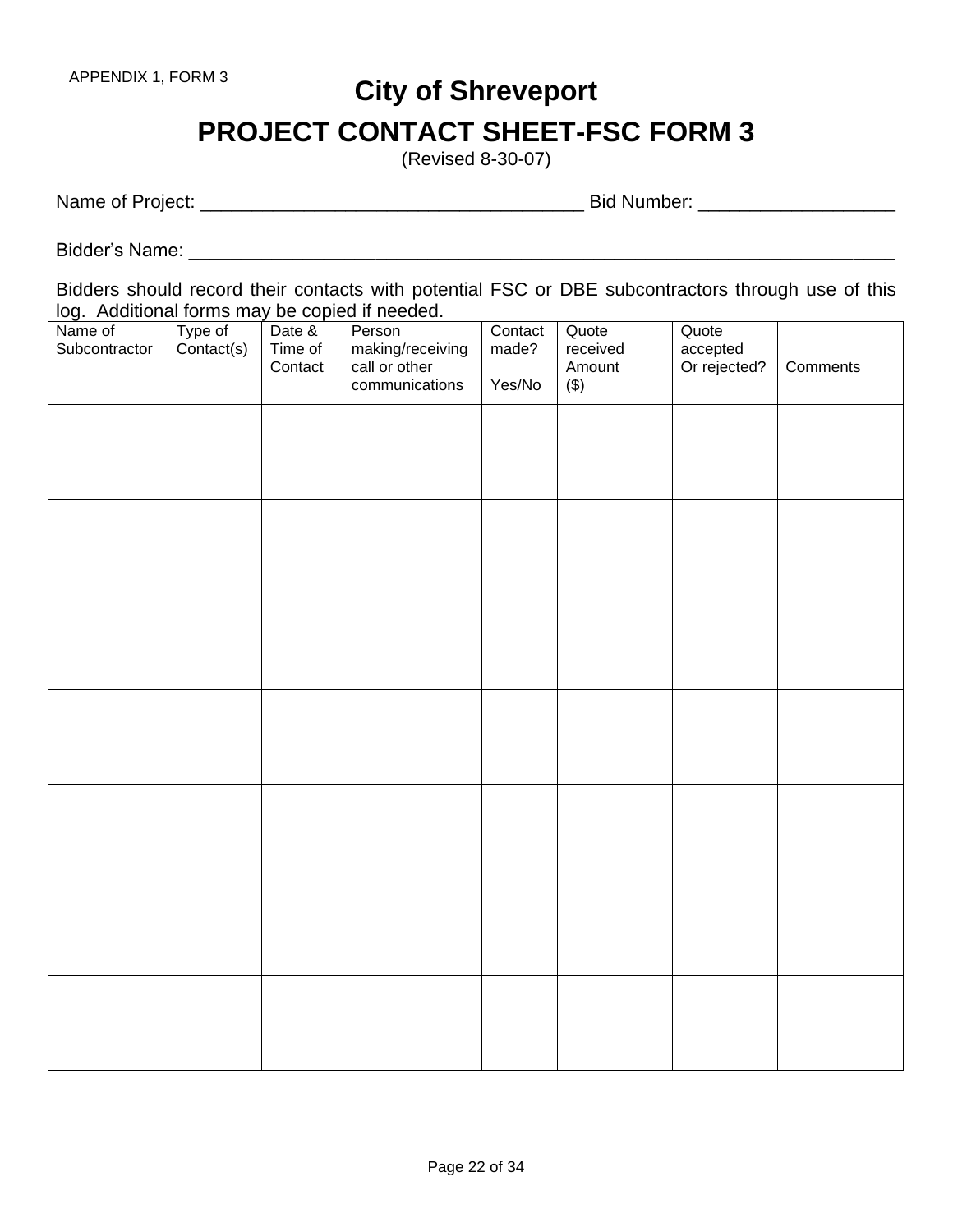

**Fair Share / Disadvantaged Business Enterprise Compliance Management**

# **LETTER OF INTENT TO PERFORM AS A PRIME CONTRACTOR AND UTILIZE A SUBCONTRACTOR/SUBCONSULTANT**

[NOTE: Pursuant to the City of Shreveport's Fair Share Program for Equal Business Opportunity, established by Ordinance No. 105, 1999, 7-27-99, DBE firms participating in the Program must have current certification status prior to award of a contract where they are counted towards subcontracting participation. If the City of Shreveport determines that a firm is not an eligible DBE firm, that firm is advised to immediately submit a completed certification application to the State of Louisiana, Department of Transportation and Development, LAUCP Section, P.O. Box 94245, Baton Rouge, LA 70804-9245 for consideration on subsequent projects.

1. Name of Project

2. Name of offeror/prime contractor

3. The undersigned is prepared to perform the following described work and/or supply the material listed in connection with the above project (where applicable specify "supply" , "install" or "perform particular services"):

|                                                                                                                                                                                                                                                                                                                                                                                                                                                                                                                         | at the price of $\$_$                                  |  |  |  |
|-------------------------------------------------------------------------------------------------------------------------------------------------------------------------------------------------------------------------------------------------------------------------------------------------------------------------------------------------------------------------------------------------------------------------------------------------------------------------------------------------------------------------|--------------------------------------------------------|--|--|--|
| (Name of DBE/FSC Firm)                                                                                                                                                                                                                                                                                                                                                                                                                                                                                                  | (Date)                                                 |  |  |  |
| Circle one (Owner/Authorized Agent of DBE/FSC firm) Type or Print Name (Signature of Owner or Authorized Agent of DBE /FSC Firm)                                                                                                                                                                                                                                                                                                                                                                                        |                                                        |  |  |  |
| (Phone Number)                                                                                                                                                                                                                                                                                                                                                                                                                                                                                                          | (Fax Number)                                           |  |  |  |
| <b>AFFIDAVIT OF PRIME CONTRACTOR</b>                                                                                                                                                                                                                                                                                                                                                                                                                                                                                    |                                                        |  |  |  |
| I HEREBY DECLARE AND AFFIRM that I,<br>(Circle one-Owner/Authorized Agent)                                                                                                                                                                                                                                                                                                                                                                                                                                              | am the duly authorized representative of               |  |  |  |
| <b>Name of Prime Contractor</b>                                                                                                                                                                                                                                                                                                                                                                                                                                                                                         | and that I have personally reviewed the material and   |  |  |  |
| facts set forth in this Letter of Intent to Perform. To the best of my knowledge, information, and belief, the facts in this form are<br>true, and no material facts have been omitted.                                                                                                                                                                                                                                                                                                                                 |                                                        |  |  |  |
| Pursuant to the City of Shreveport Ordinance, No. 105, 1999, 7-27-99, Sec. 2-414, Intentional failure by a contractor or service<br>provider to include these designated businesses could constitute breach of contract and result in remedial action. Further, any<br>person [entity] who makes a false or fraudulent statement in connection with participation of a DBE or FSC in any City of<br>Shreveport contract may be referred for debarment procedures from subsequent contracts with the City of Shreveport. |                                                        |  |  |  |
| I do solemnly swear or affirm that the signatures contained herein and the information provided by the Prime Contractor are true<br>and correct, and that I am authorized on behalf of the Prime Contractor to make this affidavit.                                                                                                                                                                                                                                                                                     |                                                        |  |  |  |
| Circle One (Owner/ Authorized Agent) Type or Print Name                                                                                                                                                                                                                                                                                                                                                                                                                                                                 | (Name of Prime Contractor company/firm -Print or Type) |  |  |  |
| (Signature of Owner or Authorized Agent)                                                                                                                                                                                                                                                                                                                                                                                                                                                                                | (Date)                                                 |  |  |  |
| (Phone Number)                                                                                                                                                                                                                                                                                                                                                                                                                                                                                                          | (Fax Number)<br>(Revised 8-30-07)                      |  |  |  |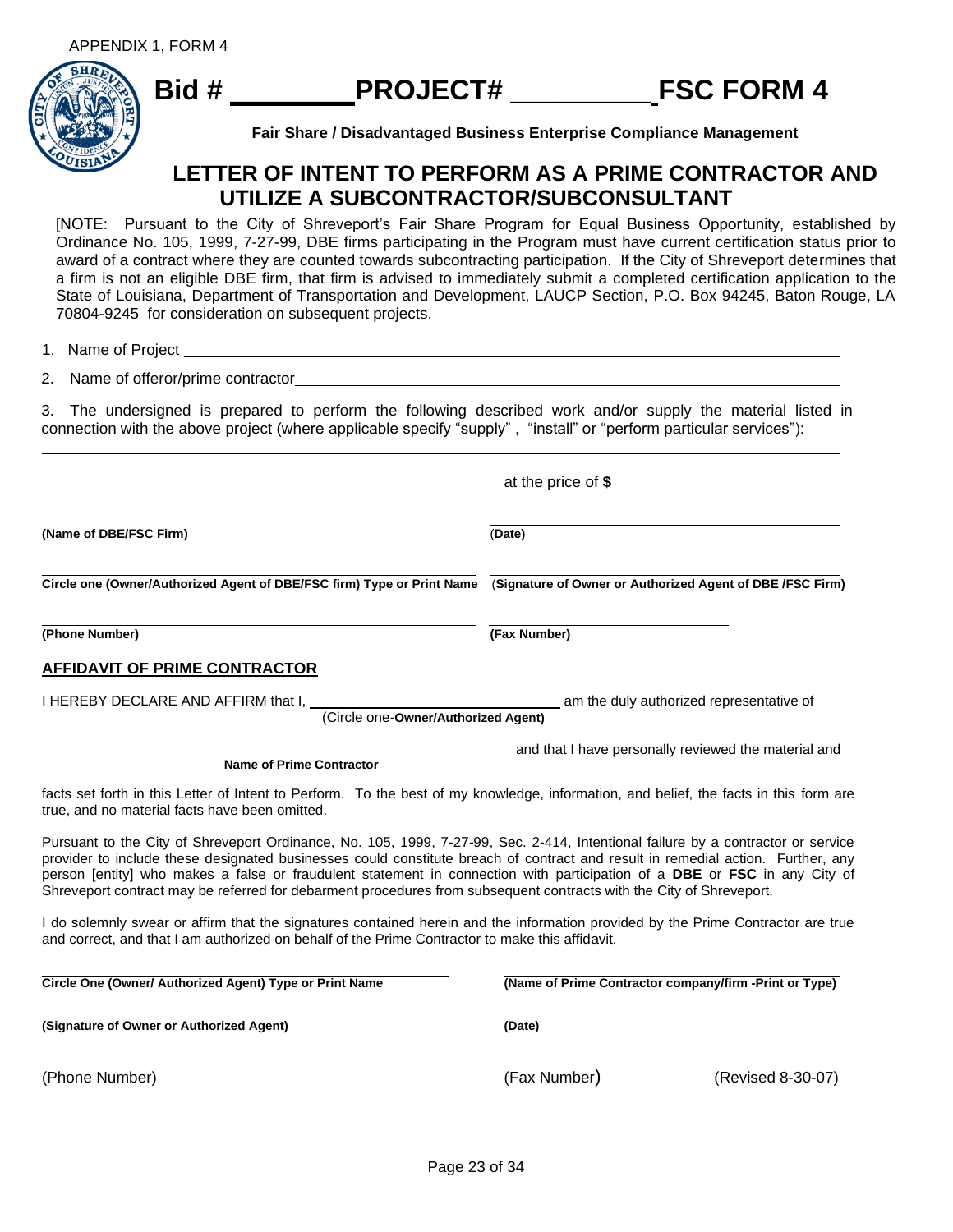|                                                                                                                                                                                                                                                                                                                                                                |                                                  | <b>SUBCONTRACTOR PAYMENT AND UTILIZATION REPORT - FORM 5</b> |                                   |                     |                                             |                                     |                                                                                | (Revised 6/20/2020)                           |
|----------------------------------------------------------------------------------------------------------------------------------------------------------------------------------------------------------------------------------------------------------------------------------------------------------------------------------------------------------------|--------------------------------------------------|--------------------------------------------------------------|-----------------------------------|---------------------|---------------------------------------------|-------------------------------------|--------------------------------------------------------------------------------|-----------------------------------------------|
| <b>Contract Number:</b>                                                                                                                                                                                                                                                                                                                                        |                                                  |                                                              |                                   |                     | <b>Prime Contract Amount:</b>               |                                     |                                                                                |                                               |
| Progress Report Number:                                                                                                                                                                                                                                                                                                                                        |                                                  |                                                              |                                   |                     | <b>Report Period Dates:</b>                 |                                     | To:                                                                            |                                               |
| Prime Contractor:                                                                                                                                                                                                                                                                                                                                              | Project Name:                                    |                                                              |                                   |                     |                                             |                                     |                                                                                |                                               |
| (1)                                                                                                                                                                                                                                                                                                                                                            | (2)                                              | (3)                                                          | (4)                               | (5)                 | (6)                                         | (7)                                 | (8)                                                                            | (9)                                           |
| <b>Subcontractor Name</b>                                                                                                                                                                                                                                                                                                                                      | <b>Class</b>                                     | <b>Work Description</b>                                      | Original<br>Subcontract<br>Amount | Approved<br>Changes | Revised<br>Subcontract<br>Amount<br>$(4+5)$ | Current<br>Period Work<br>Completed | <b>Total Work</b><br>Completed to<br>Date<br>(Previous Total to<br>Date $+(7)$ | Remaining<br>Subcontract<br>Amount<br>$(8-6)$ |
|                                                                                                                                                                                                                                                                                                                                                                | $\Box$ FSC<br>$\Box$ DBE<br>$\Box$<br><b>SBE</b> |                                                              |                                   |                     |                                             |                                     |                                                                                |                                               |
|                                                                                                                                                                                                                                                                                                                                                                | $\Box$ FSC<br>$\Box$ DBE                         |                                                              |                                   |                     |                                             |                                     |                                                                                |                                               |
|                                                                                                                                                                                                                                                                                                                                                                | $\Box$<br><b>SBE</b>                             |                                                              |                                   |                     |                                             |                                     |                                                                                |                                               |
|                                                                                                                                                                                                                                                                                                                                                                | $\Box$ FSC                                       |                                                              |                                   |                     |                                             |                                     |                                                                                |                                               |
|                                                                                                                                                                                                                                                                                                                                                                | $\Box$ DBE                                       |                                                              |                                   |                     |                                             |                                     |                                                                                |                                               |
|                                                                                                                                                                                                                                                                                                                                                                | П<br><b>SBE</b>                                  |                                                              |                                   |                     |                                             |                                     |                                                                                |                                               |
|                                                                                                                                                                                                                                                                                                                                                                | $\Box$ FSC<br>$\Box$ DBE                         |                                                              |                                   |                     |                                             |                                     |                                                                                |                                               |
|                                                                                                                                                                                                                                                                                                                                                                | $\Box$ SBE                                       |                                                              |                                   |                     |                                             |                                     |                                                                                |                                               |
|                                                                                                                                                                                                                                                                                                                                                                | $\Box$ FSC                                       |                                                              |                                   |                     |                                             |                                     |                                                                                |                                               |
|                                                                                                                                                                                                                                                                                                                                                                | $\square$ DBE                                    |                                                              |                                   |                     |                                             |                                     |                                                                                |                                               |
|                                                                                                                                                                                                                                                                                                                                                                | П<br><b>SBE</b>                                  |                                                              |                                   |                     |                                             |                                     |                                                                                |                                               |
| This worksheet assumes a 5% retainage.<br>Notary Public Use Only:<br>Changes to Contract: Replacement, substitution, or addition to FSC, S/DBE or DBE firms must be handled in conformance with the contract<br>State of<br>documents.                                                                                                                         |                                                  |                                                              |                                   |                     |                                             |                                     |                                                                                |                                               |
| IT IS HEREBY CERTIFIED THAT THE ABOVE LISTED FIRMS HAVE BEEN FULLY UTILIZED BY OUR COMPANY IN THE AMOUNTS<br>Parish / County of<br>REPRESENTED ABOVE AND THAT THE INFORMATION CONTAINED HEREIN IS COMPLETE AND ACCURATE.                                                                                                                                       |                                                  |                                                              |                                   |                     |                                             |                                     |                                                                                |                                               |
| Printed Name of Authorized Contractor Representative:<br>Subscribed and sworn to (or affirmed) before me this<br>day of $\sqrt{2}$                                                                                                                                                                                                                             |                                                  |                                                              |                                   |                     |                                             |                                     |                                                                                |                                               |
| Authorized Signature of Contractor Representative:                                                                                                                                                                                                                                                                                                             |                                                  |                                                              |                                   | Date:               | in the year of                              |                                     |                                                                                |                                               |
| Instructions: Document must be typed or printed Legibly. Unreadable information will require resubmittal and may cause delays in processing.<br>Submit with request for progress payment and send a copy to:<br>Signature of Notary Public:<br>DBE Compliance Manager and/or the City of Shreveport's Fair Share Office, P.O. Box 31109, Shreveport, LA 71130. |                                                  |                                                              |                                   |                     |                                             |                                     |                                                                                |                                               |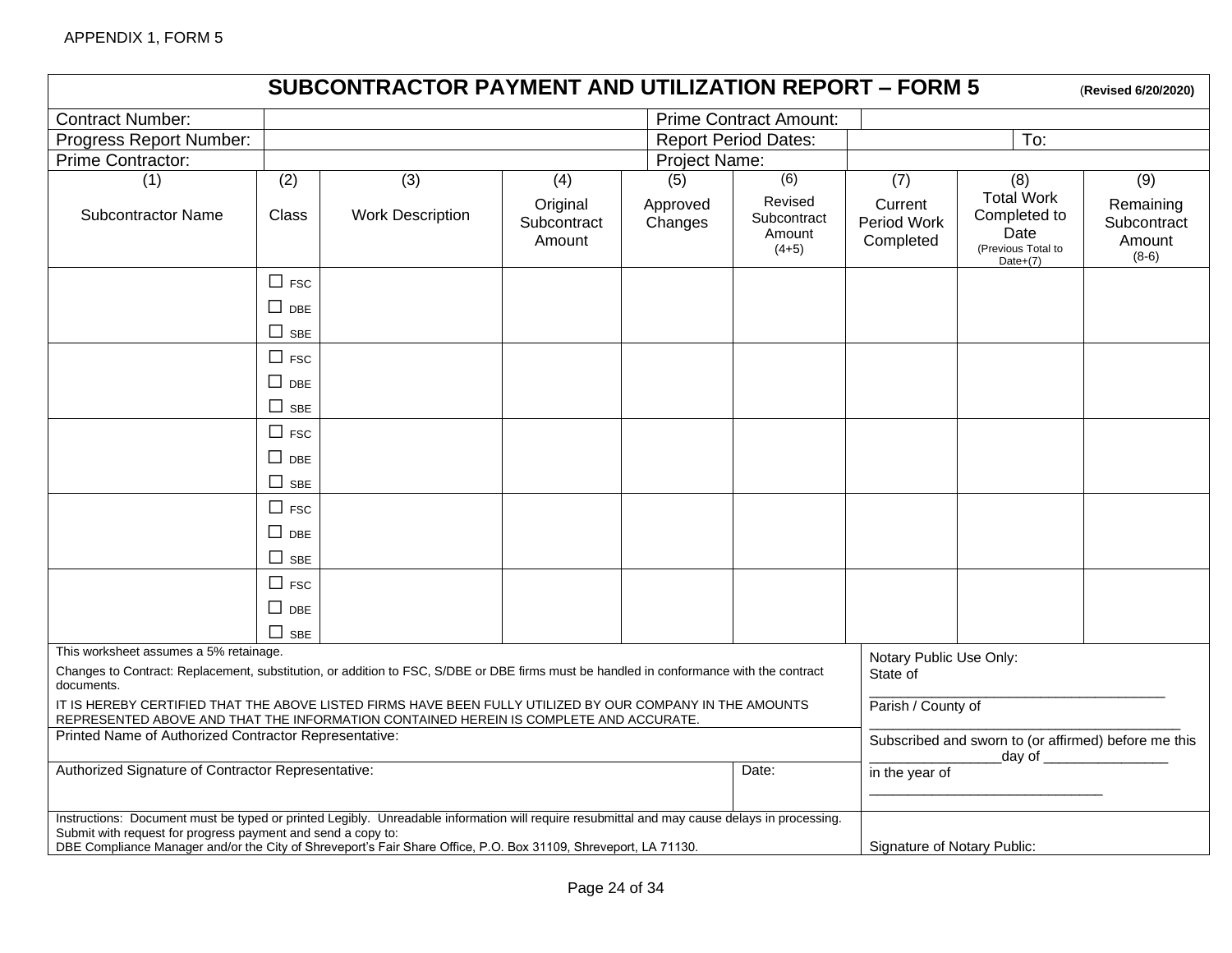# **INSTRUCTIONS FOR COMPLETING FSC FORM 5 SUBCONTRACTOR PAYMENT AND UTILIZATION**

(Revised 6/20/2020)

#### 1.0 **FORM 5 GENERAL INSTRUCTIONS**

- 1.1 All form 5 reports must be notarized before submittal. Notarization section is found in lower right corner of form.
- 1.2 All form 5 reports should be electronically. Only the Signature Block and Notary Block require handwritten input.
- 1.3 If the Form 5 Report is handwritten, it must be legibly printed. Any forms with illegible handwriting will be rejected and require resubmittal in acceptable print and could result in delays in processing applications for payment.
- 1.4 When entering current period and cumulative paid amounts into Form 5, enter the amount paid less retainage. It is assumed that 5% retainage has been held out of the payment. Including the retainage amount will result in an overstatement in payments and require all Payment Application Form 5's to be corrected and to be resubmitted. This will hold any current Payment Applications from being processed until satisfactory resolution.

#### 2.0 **FORM 5 SPECIFIC INSTRUCTIONS**

- 2.1 CONTRACT NUMBER: Enter the contract number for this project as assigned by the City Purchasing Division.
- 2.2 PROGRESS REPORT NO: Enter Report number 1 for the first report submitted and subsequent numbers for reports submitted thereafter. Note, this should be the same as the invoice or payment application number.
- 2.3 PRIME CONTRACTOR: Enter Full Company Name as stated on contract with City of Shreveport.
- 2.4 PRIME CONTRACT AMOUNT: Enter the current Prime Contract Amount including any Approved Change orders.
- 2.5 REPORT PERIOD DATES: Enter the beginning and ending dates corresponding to the progress payment period. Example: 6/1/2020 thru 6/30/2020. Report periods should be sequential and not overlap.
- 2.6 PROJECT NAME: Enter the full project name as indicated on the contract documents.
- 2.7 SUBCONTRACTOR NAME: Enter the names of all subcontractors having performed work or paid on this project during the reporting period.
- 2.8 CLASSIFICATION: Select the appropriate FSC, S/DBE, or DBE status of each contractor listed in item 2.7. Note: Designations should be consistent with how firms were certified by LAUCP or the City of Shreveport at the time of contract award. Only one designation may be used for credit and will be applied accordingly. Non-certified firms should not have a designation selected.
- 2.9 LIST SECOND TIER SUBCONTRACTORS.
- 2.10 WORK DESCRIPTION: Enter a brief description of the work subcontractors are performing. Example: Landscaping, electrical supplier, electrical contractor, remove and replace inlets, furnish, and install catch basins, etc.
- 2.11 ORIGINAL CONTRACT AMOUNT: Enter the original contract dollar amount for each subcontract at time of award.
- 2.12 APPROVED CHANGES: Enter the cumulative dollar value of any changes for each subcontract. If no changes then enter "0". Note: reductions in subcontractor amounts should be shown as negative with parentheses. Example negative amount (\$3,133.85). Additionally, please provide an explanation of any changes.
- 2.13 CURRENT APPROVED SUBCONTRACT AMOUNT: This amount should be the total dollar value current contract amount (Column 4) plus or minus approved changes (column 5).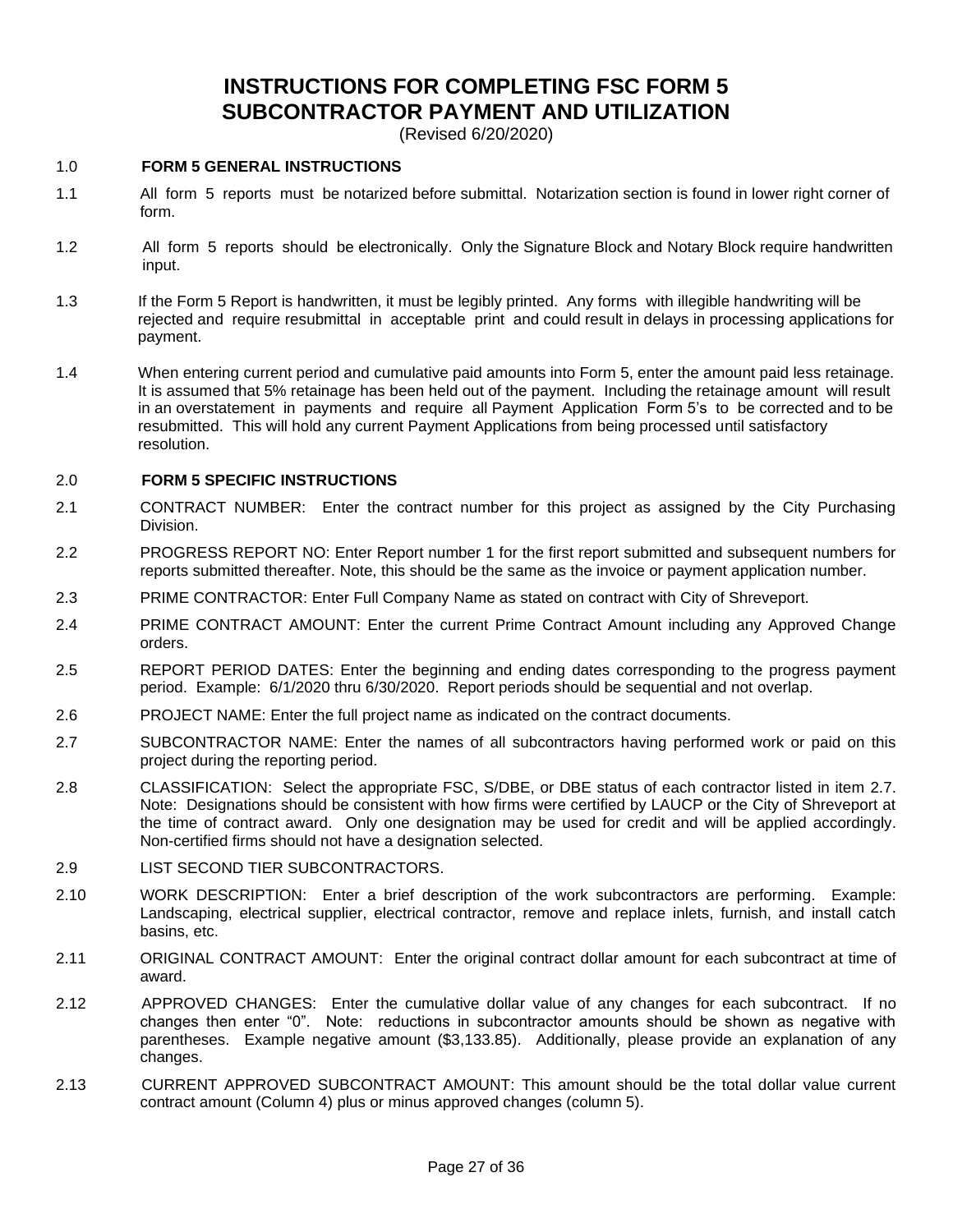- 2.14 CURRENT PERIOD CONTRACTOR WORK COMPLETED: Enter the amount paid to the subcontractor during the current reporting period. If the reporting period is June 1, 2020 thru June 30, 2020 and you paid your subcontractor during that period, that is the amount you enter in this section. ONLY the current period amount paid to the subcontractor. Note: If you do not have any payments made to the subcontractor in the current period, you must enter "0".
- 2.15 CUMULATIVE ACTUAL SUBCONTRACTOR WORK COMPLETED TO DATE: Add the Cumulative amount paid to the subcontractor from the previous reporting period form 5 (Previous month Payment Application) to the current period amount paid to the subcontractor from the current form 5 (Current Payment Application). The total of the two is entered here. This should be the total amount paid to subcontractor including the current period.
- 2.16 REMAINING SUBCONTRACTOR AMOUNT: This is a calculated field in form 5. This calculation is the sum of the revised contract amount (Column 6) minus total work completed (Column 8). If filling form 5 out manually please fill in based on the calculation listed above.
- 2.17 PRINTED NAME OF AUTHORIZED CONTRACTOR REPRESENTATIVE: Enter the printed name of responsible party having signature authority and and acting as contractor representative on behalf of the contractor. Note: This can be entered electronically.
- 2.18 AUTHORIZED SIGNATURE OF CONTRACTOR REPRESENTATIVE: This signature line must be physically signed by the person having signature authority and acting representative on behalf of the Contractor. Note: This signature must match the printed name.
- 2.19 DATE: Enter the date in which form 5 was signed by the contractor authorized representative.
- 2.20 NOTARY PUBLIC: Contract must have this section completed by a licensed Notary Public before submittal.
- 2.21 RETENTION: Form 5 assumes 5% retention has been withheld from subcontractor payments.

END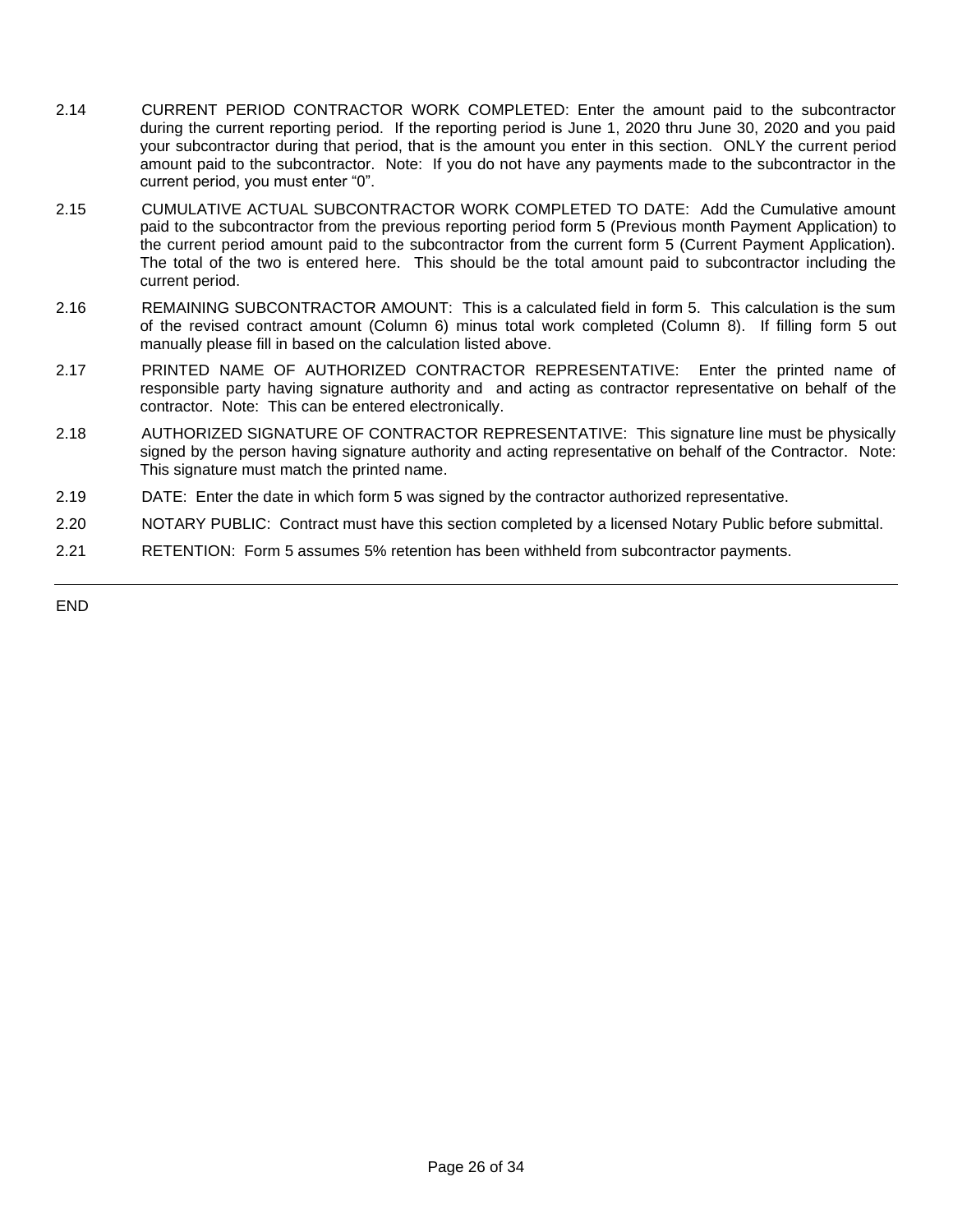# **City of Shreveport**

# **IFB/RFQ/RFP/RFS # 22-827 PROJECT COMPENSATION STUDY**

# **CONTRACT VERIFICATION-DBE/FSC FORM 6**

To be used for Architecture/Engineering, Construction & Service Contracts. This document must be furnished within five (5) working days after the City executed contract is picked up by the prime contractor. **The Notice to Proceed will not be issued until this form is received by the Project Manager for the City.** Project Manager sends copy to the Fair Share Office and Purchasing Division.

Is there a possibility other subs will be reported at a later date? Yes/No (circle one). Revised 6-2-10.

**By signing this document, the contractor hereby certifies, understands, and affirms that he/she has signed a contract (includes signed proposal, signed purchase order, or written contract) with the following subcontractors:**

| LIST ALL SUBCONTRACTORS<br>WITH SIGNED CONTRACTS | *ALREADY LISTED ON<br>FORM 2 (YES OR NO) | REPLACES THIS SUB THAT<br>WAS LISTED ON FORM 2 | <b>SIGNED</b><br>CONTRACT<br>AMOUNT \$ |
|--------------------------------------------------|------------------------------------------|------------------------------------------------|----------------------------------------|
|                                                  |                                          |                                                |                                        |
|                                                  |                                          |                                                |                                        |
|                                                  |                                          |                                                |                                        |
|                                                  |                                          |                                                |                                        |
|                                                  |                                          |                                                |                                        |
|                                                  |                                          |                                                |                                        |
|                                                  |                                          |                                                |                                        |
|                                                  |                                          |                                                |                                        |
|                                                  |                                          |                                                |                                        |
|                                                  |                                          |                                                |                                        |
|                                                  |                                          |                                                |                                        |
|                                                  |                                          |                                                |                                        |

#### **\*If answer is "no" list sub they replaced in the next column and attached a revised Form 2.**

The City reserves the right to require the contractor to produce or provide copies of any/all contracts listed. Pursuant to the City of Shreveport Ordinance, No. 105, 1999, 7-27-99, Sec. 2-414, Intentional failure by a contractor or service provider to include these designated businesses could constitute breach of contract and result in remedial action. Further, any person [entity] who makes a false or fraudulent statement in connection with participation of a **DBE** or **FSC** in any City of Shreveport contract may be referred for debarment procedures from subsequent contracts with the City of Shreveport.

I do solemnly swear or affirm that the signatures contained herein and the information provided by the Prime Contractor are true and correct, and that I am authorized on behalf of the Prime Contractor to make this affidavit.

**Circle One (Owner/ Authorized Agent) Type or Print Name (Name of Prime Contractor company/firm -Print or Type)**

**(Signature of Owner or Authorized Agent) (Physical Address)**

**(Phone Number) (Date)**

**(E-Mail Address) (Fax Number)**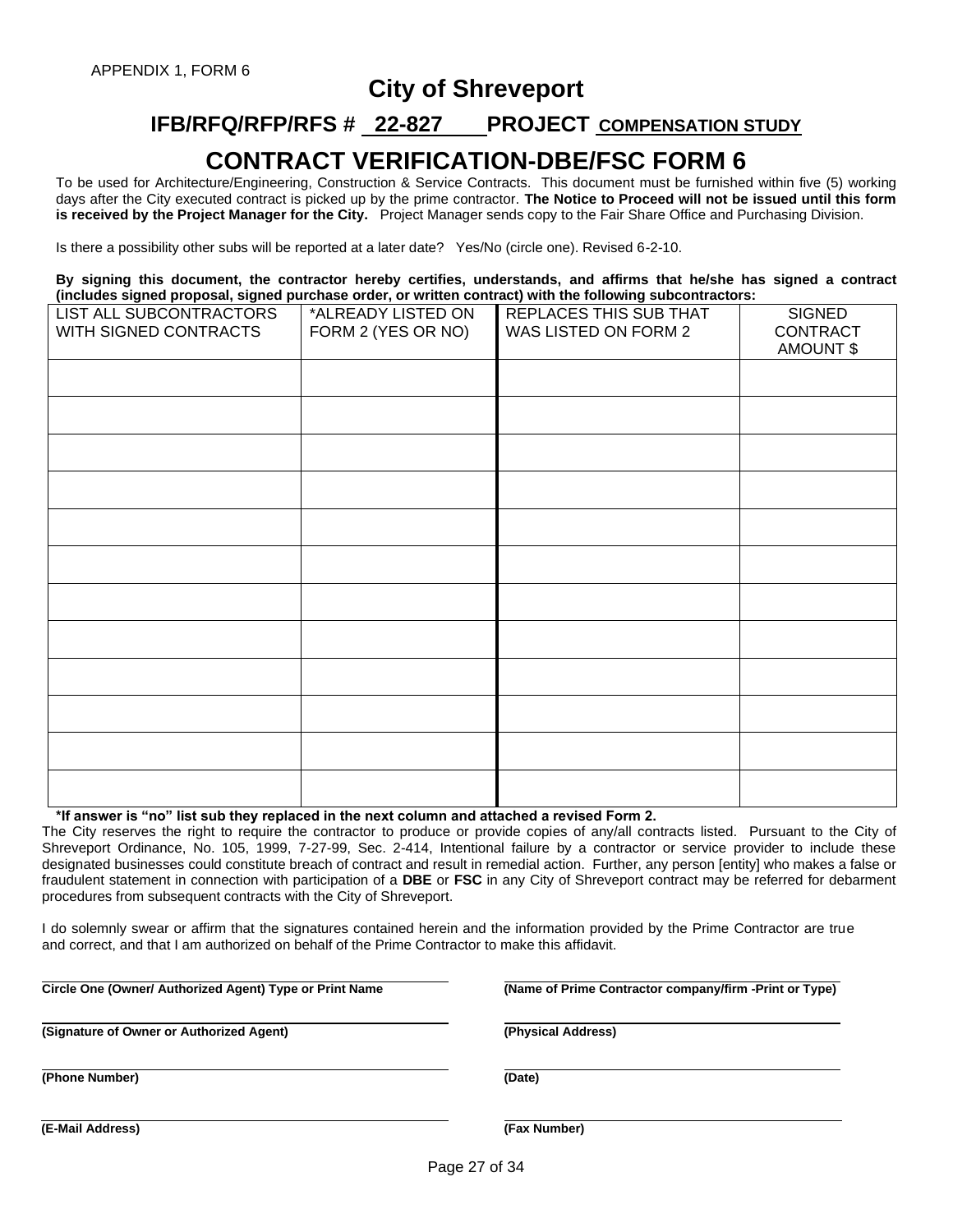



# **ATTESTING THAT ENTITY OR PERSON DOES NOT OWN ADJUDICATED OR LIEN PROPERTY AND DOES NOT OWE OUTSTANDING DEBT TO CITY**

# **\* \* This affidavit is submitted to document compliance with Shreveport City Code 26-211. \* \***

BEFORE ME, the undersigned Notary Public duly qualified and commissioned, came and appeared

authorized representative of: with a Federal Tax Identification Number (EIN) of: and with a current email address of: who does hereby state as follows, to-wit:

- 1 Business Entity or Person does not own any property which is adjudicated to the City of Shreveport, Louisiana or which has demolition liens, grass cutting liens, or any other Property Standards liens on it. For purposes of this subsection, the term "own" shall mean to be the last record owner of the property prior to a tax sale or adjudication.
- 2 Business Entity or Person does not own more than twenty-five percent (25%) of a legal entity that owns any property which is adjudicated to the City or which has demolition liens, grass cutting liens, or any other Property Standards liens on it.
- 3 Business Entity or Person has paid all taxes, licenses, fees, fines and other charges which are outstanding and due to the City. E.g. false alarm fees, property standard fines, over-due water bills.
- 4 Business Entity or Person will provide written notification to the City's Purchasing Agent no later than the next work day after any of the above statements becomes invalid.
- 5 Upon request of the Purchasing Agent the City reserves the right to require a newly dated/issued Affidavit.

| BY:                                                              |                      |
|------------------------------------------------------------------|----------------------|
|                                                                  | <b>Printed Name:</b> |
|                                                                  | Title:               |
| <b>SWORN TO AND SUBSCRIBED BEFORE ME, this _____ day of ____</b> |                      |

Notary Public

Notary Identification Number or LA Bar Roll Number \* \* \* \* \* \* \* \* \* \* \* \* \* \* \* \* \* \* \* \* \* \* \* \* \* \* \* \* \*

Mail **original** affidavit *via* U.S. mail or Deliver *via* other carrier or hand-delivery to:

Purchasing Division 505 Travis St., Suite 610 | Shreveport, LA 71101

**Affidavit must be on file in the Purchasing Office before a contract, purchase order or check is issued.**

Page 28 of 34 \*\* Form Revised 12/19/2019 \*\*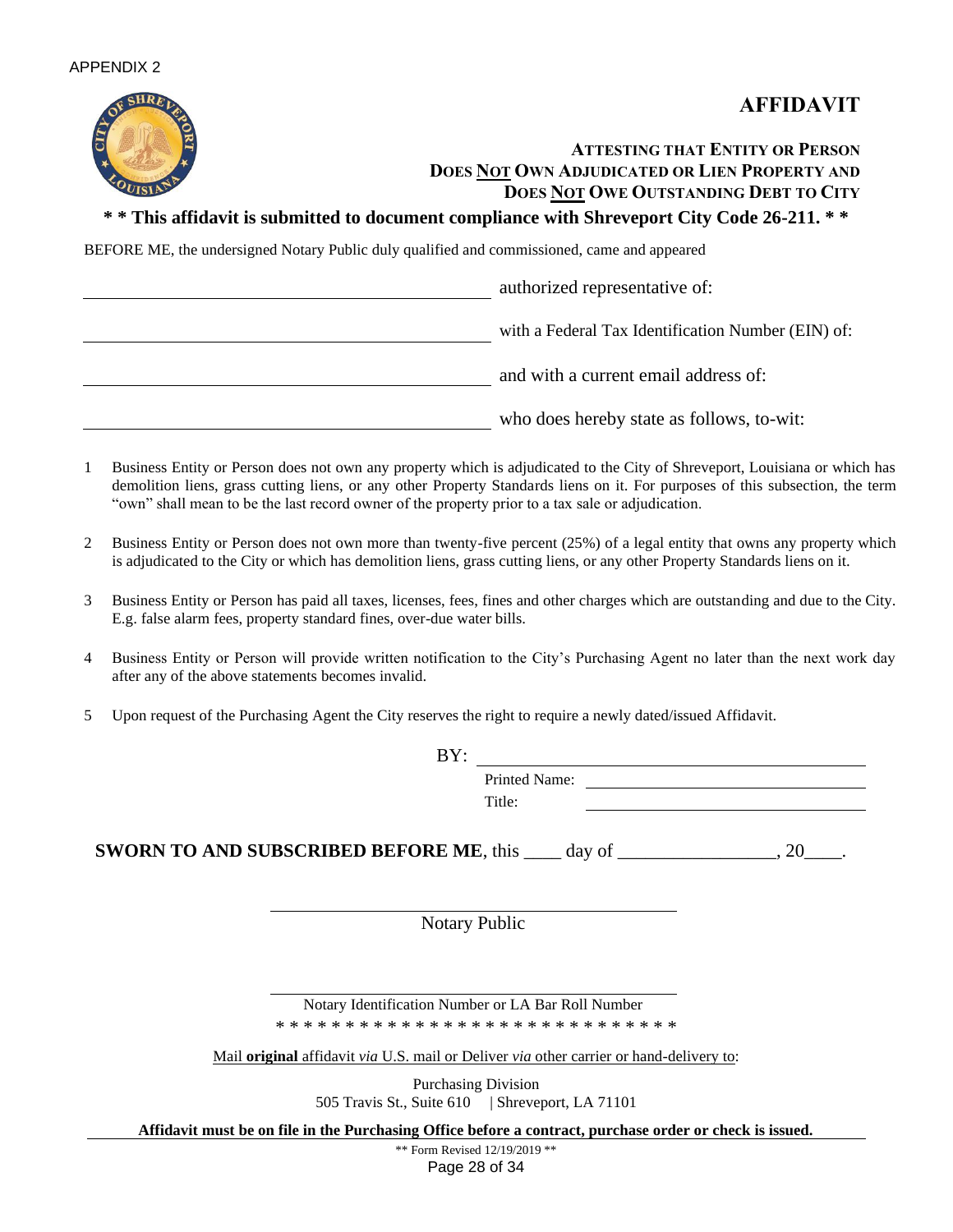# **City of Shreveport**

# **FELONY CONVICTION/E-VERIFY AFFIDAVIT**

This document must be furnished with your proposal. Failure to submit at the specified time may result in the proposal being declared as non-responsive.

# RFP Number: 22-827

**By signing this document in accordance with La. R.S. 38:2227, the appearer, as a proposer on the above project, does hereby attest that:**

- 1.0 No sole proprietor or individual partner, incorporator, director, manager, officer, organizer, or member who has a minimum of a ten percent (10%) ownership in the bidding entity named below has been convicted of, or has entered a plea of guilty or nolo contendere to any of the following state crimes or equivalent federal crimes:
- 1.1 Public bribery (R.S. 14:118) 1.2 Extortion (R.S. 14:66)
- 1.3 Corrupt influencing (R.S. 14:120) 1.4 Money laundering (R.S. 14:23)
- 2.0 Within the past five years from the project bid date, no sole proprietor or individual partner, incorporator, director, manager, officer, organizer, or member who has a minimum of a ten percent (10%) ownership in the bidding entity named below has been convicted of, or has entered a plea of guilty or nolo contendere to any of the following state crimes or equivalent federal crimes, during the solicitation or execution of a contract or bid awarded pursuant to the provisions of Chapter 10 of Title 38 of the Louisiana Revised Statutes:
- 2.1 Theft (R.S. 14:67) 2.2 Identity Theft (R.S. 14:67.16) 2.3 Theft of a business record (R.S.14:67.20) 2.4 False accounting (R.S. 14:70)
- 
- 2.5 Issuing worthless checks (R.S. 14:71) 2.6 Bank fraud (R.S. 14:71.1)
- 2.7 Forgery (R.S. 14:72) 2.8 Contractors; misapplication of payments (R.S.
- 14:202) 2.9 Malfeasance in office (R.S. 14:134)
- **3.0 By signing this document in accordance with La. R.S. 38:2212.10, the appearer, as a proposer on the above project, does hereby attest that:**
- 3.1 The private employer is registered and participates in a status verification system (E-Verify) to verify that all employees in the state of Louisiana are legal citizens of the United States or are legal aliens.
- 3.2 The private employer shall continue, during the term of the contract, to utilize a status verification system to verify the legal status of all new employees in the state of Louisiana.
- 3.3 The private employer shall require all subcontractors to submit to the employer a sworn affidavit verifying compliance with Paragraphs (3.1) and (3.2) of this Subsection.

If evidence is submitted substantiating that a false attestation has been made and the project must be readvertised or the contract cancelled, the awarded entity making the false attestation shall be responsible to the public entity for the cost of rebidding, additional costs due to increased cost of bids and any and all delay costs due to the rebid or cancellation of the contract.

#### **And, executes this document as:**

| Signature of Authorized Owner or Representative      | Title | Date                                               |              |
|------------------------------------------------------|-------|----------------------------------------------------|--------------|
| Print Name: <u>_________________________________</u> |       |                                                    |              |
| Fax to: 318-673-5408                                 |       | <b>OR</b> E-Mail to: shay.meadows@shreveportla.gov | $(10-23-15)$ |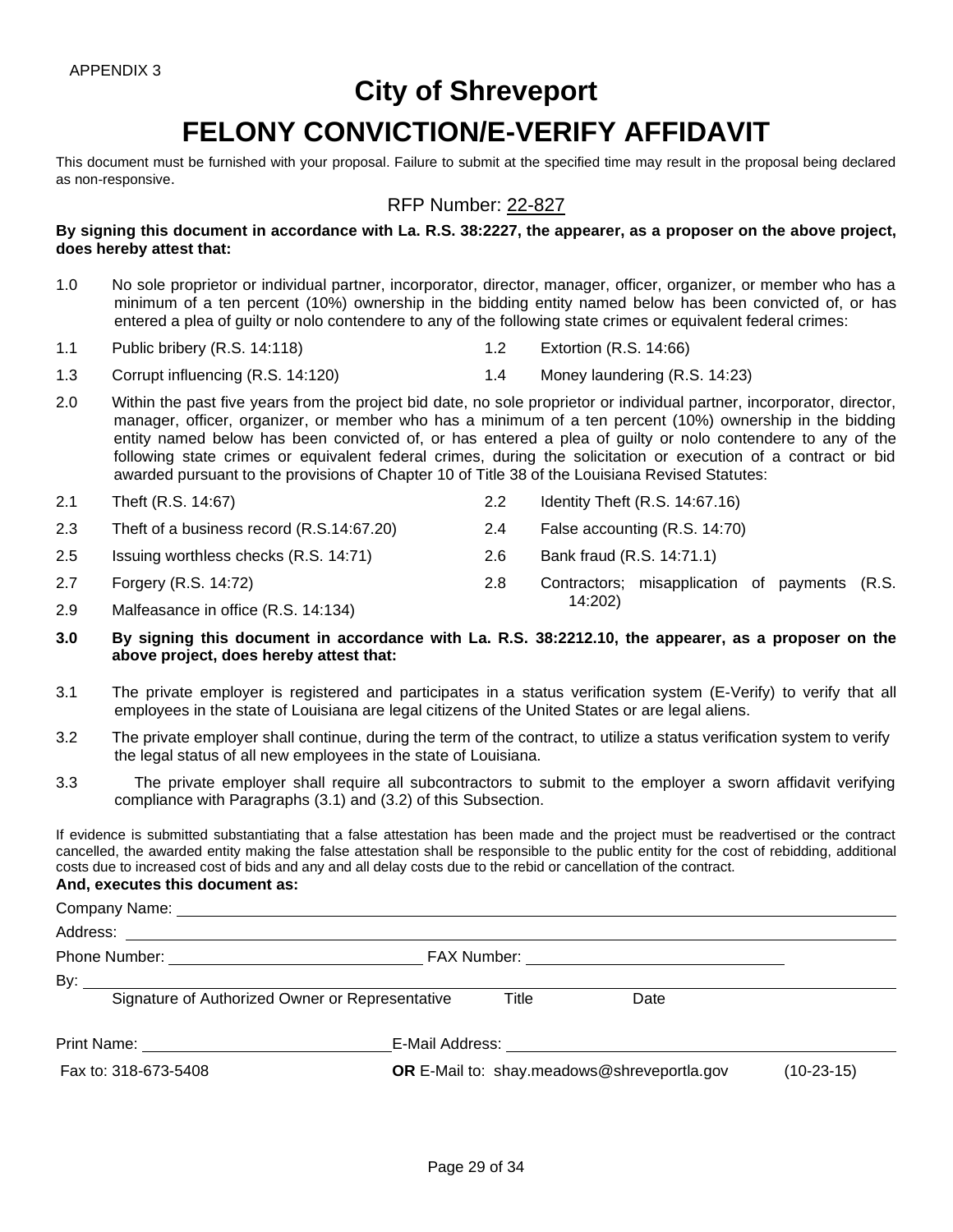# **Appendix 4**

**INSURANCE/BOND/INDEMNIFICATION REQUIREMENTS OF CONSTRUCTION/ PUBLIC WORKS CONTRACTORS** Give a copy of these requirements to your agent.

1.1 Definitions

# 1.1.1 INSURANCE COMPANY

1.1.1.1 The company or firm which will protect the CONTRACTOR from claims which may arise out of or result from the Contractors operations and for which the CONTRACTOR may be legally liable. An acceptable insurance company is defined as one licensed in the State of Louisiana or an approved non-admitted carrier. Generally, as a minimum, the company issuing a bond must have a current **A. M. Best rating of A- or better**. Companies providing insurance coverage **other than bonds** must have a current **A. M. Best rating of B+VII or better**. This rating requirement will be waived for the Workers Compensation coverage only. Modification of this standard may be considered upon appeal to the Director of Finance.

#### 1.1.1.2 SURETY

1.1.1.3 The bondsman, party or parties who may guarantee the fulfillment of the contract by bond. An acceptable surety company is defined to be a company that is either domiciled in Louisiana or owned by Louisiana residents and is licensed to write surety bonds or appears on the current Treasury List (i.e., U. S. Department of the Treasury Circular 570, Companies Holding Certificates of Authority as Acceptable Sureties on Federal Bonds and as Acceptable Reinsuring Companies) and approved for an amount equal to or greater than the amount of the contract, licensed in the State of Louisiana and qualified to write bonds in the State of Louisiana.

#### 1.2 **SURETY BONDS**

#### 1.2.1 PROPOSAL GUARANTY

1.2.2 **When required**, the bid must be accompanied by a **bid bond in an amount not less than 5% of the total bid amount including additive alternates**. The proposal guaranty shall be a check certified by the cashier of a National or State Bank, or a bid bond guaranteed by an acceptable surety company. The certified check or bid bond shall be made payable to the City of Shreveport, Louisiana. A cashiers check or money order will be accepted; however, currency will not be accepted.

#### 1.2.3 PROCUREMENT OF SURETY BONDS AND INSURANCE

1.2.4 **When required**, any surety bond written for public works project shall be written by a surety or insurance company currently on the U. S. Department of Treasury Financial Management Service list of approved bonding companies which is published annually in the Federal Register or by an insurance company that is either domiciled in Louisiana or owned by Louisiana residents and is licensed to write surety bonds. For any public works project, no surety or insurance company shall write a bond which is in excess of the amount indicated as approved by the U. S. Department of the Treasury Financial Management Service list; companies authorized by this Paragraph who are not on the treasury list shall not write a bond when the penalty exceeds 15 percent of its capital and surplus, such capital and surplus being the amount by which the company's assets exceed its liabilities as reflected by the most recent financial statements filed by the company with the Department of Insurance. In addition, any surety bond written for a public works project shall be written by a surety or insurance company that is currently licensed to do business in the state of Louisiana.

### 1.2.5 CONTRACT BOND

- 1.2.5.1 **When required**, prior to the execution of the contract, the CONTRACTOR shall file with the City a performance/maintenance/payment bond with an acceptable surety company, as defined herein, on a form provided by the City. The CONTRACTOR shall pay all premiums and costs thereof and incidental thereto. The bond must be signed by both the CONTRACTOR and surety.
- 1.2.5.2 The insurance required shall be written for not less than limits of liability specified herein. Coverage shall be written on forms which include contractual liability and independent contractor coverage on an occurrence basis and products/completed operations coverage. Products/completed operations coverage shall be maintained for a two-year period from the date of final payment. The coverages shall be maintained without interruption from date of commencement of the work until date of final payment and termination of any coverage required to be maintained after final payment.

#### 1.2.6 PROPERTY INSURANCE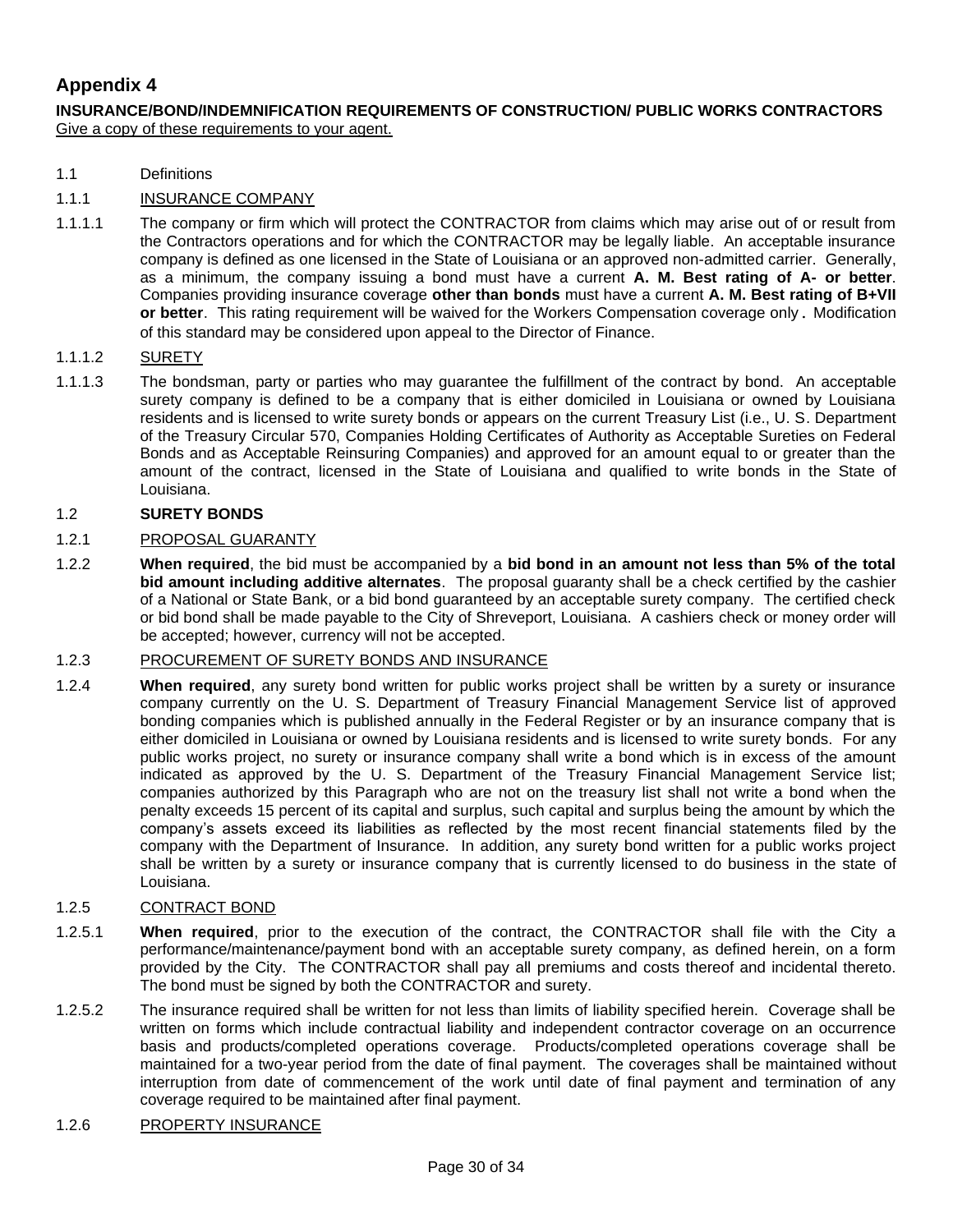- 1.2.6.1 CONTRACTOR shall obtain at CONTRACTORS cost such property insurance covering the work as may be specified in the Special Provisions of the contract.
- 1.2.6.2 Certificates of insurance on forms provided by the insurer shall be filed with the City prior to commencement of the work. The City has the right to require certified copies of the policies included with the certificates. Evidence that the Authorized Representative signing the Certificate is authorized to bind the insurance company or companies affording coverage may also be required. These certificates and insurance policies required by this shall contain a provision that coverages afforded under the policies will not be materially changed or canceled until at least a 30-day prior written notice has been given to the City by the insurance company. In the event the policies are canceled due to nonpayment of premium, only a 10-day notice will be required. If any of the foregoing insurance coverage are required to remain in force after final payment and are reasonably available, an additional certificate evidencing continuation of such coverage shall be submitted with the final Application for Payment Information concerning reduction of coverage shall be furnished by the CONTRACTOR with reasonable promptness in accordance with the Contractors information and belief.

### 2.0 **INDEMNIFICATION**

- 2.1 To the fullest extent permitted by law, the CONTRACTOR shall indemnify, defend, and hold harmless the City and its agents and employees from and against claims, damages, losses and expenses, including but not limited to attorney's fees, arising out of or resulting from performance of the work, provided that such claim, damage, loss or expense is attributable to bodily injury, sickness, disease or death, or to injury or destruction of tangible property (other than work itself) including loss of use resulting there from, but only to the extent caused in whole or in part by negligent acts or omissions of the CONTRACTOR, a subcontractor, anyone directly or indirectly employed by them or anyone for whose acts they may be liable, regardless of whether or not such claim, damage, loss or expense is caused in part by a party indemnified hereunder. Such obligation shall not be construed to negate, abridge, or reduce other rights or obligations of indemnity which would otherwise exist as to a party or person described in this Paragraph.
- 2.2 In claims against any person or entity indemnified under this Paragraph by an employee of the CONTRACTOR, a subcontractor, anyone directly or indirectly employed by them or anyone for whose acts they may be liable, the indemnification obligation under this shall not be limited by a restriction on amount or type of damages, compensation or benefits payable by or for the CONTRACTOR or a subcontractor under workers or workmen compensation acts, disability benefit acts or other employee benefit acts.

# 3.0 **USE OF LANDS**

### 3.1 PRESERVATION AND RESTORATION OF RAILWAY PROPERTY

- 3.1.1 The provisions given elsewhere herein, which require the CONTRACTOR to protect property against damage, and which place upon the CONTRACTOR all responsibility for damage to property, injury to persons, and loss, expense, inconvenience and delay to the owners of property and others, shall be understood to apply in connection with railway lines or railroads the same as in connection with other kinds of property. In the protection of railway lines and railroad, however, the CONTRACTOR will be required to exercise particular care to avoid any damage which might result in train wrecks or in delays in train service. In the performance of work in close proximity to railroad tracks, the Contractor shall consult with the railroad owners or officials in regard to means and methods of conducting the work, and, unless the City orders otherwise, he shall use in the performance of the work means and methods which are not unsatisfactory to said owners or officials, and he shall at his own expense provide such track walkers and flag men as the said owners and officials may deem necessary for the adequate protection of the railroad property and train services.
- 3.2 The CONTRACTOR shall be solely and directly responsible to the owners and operators of such properties for any damage, injury, expense, loss, inconvenience or delay which may result from carrying out of the work to be done under this contract, and, if the special provisions so specify, he shall give bond or insurance in the amount therein specified to each corporation, company, partnership, or individual owning or operating any of the properties affected, in guarantee of this responsibility. Any extension of time granted the CONTRACTOR in which to complete the contract shall not relieve him or his surety from this responsibility.

### 4.0 **RESPONSIBILITY FOR DAMAGE CLAIMS**

4.1 Contractors RESPONSIBILITY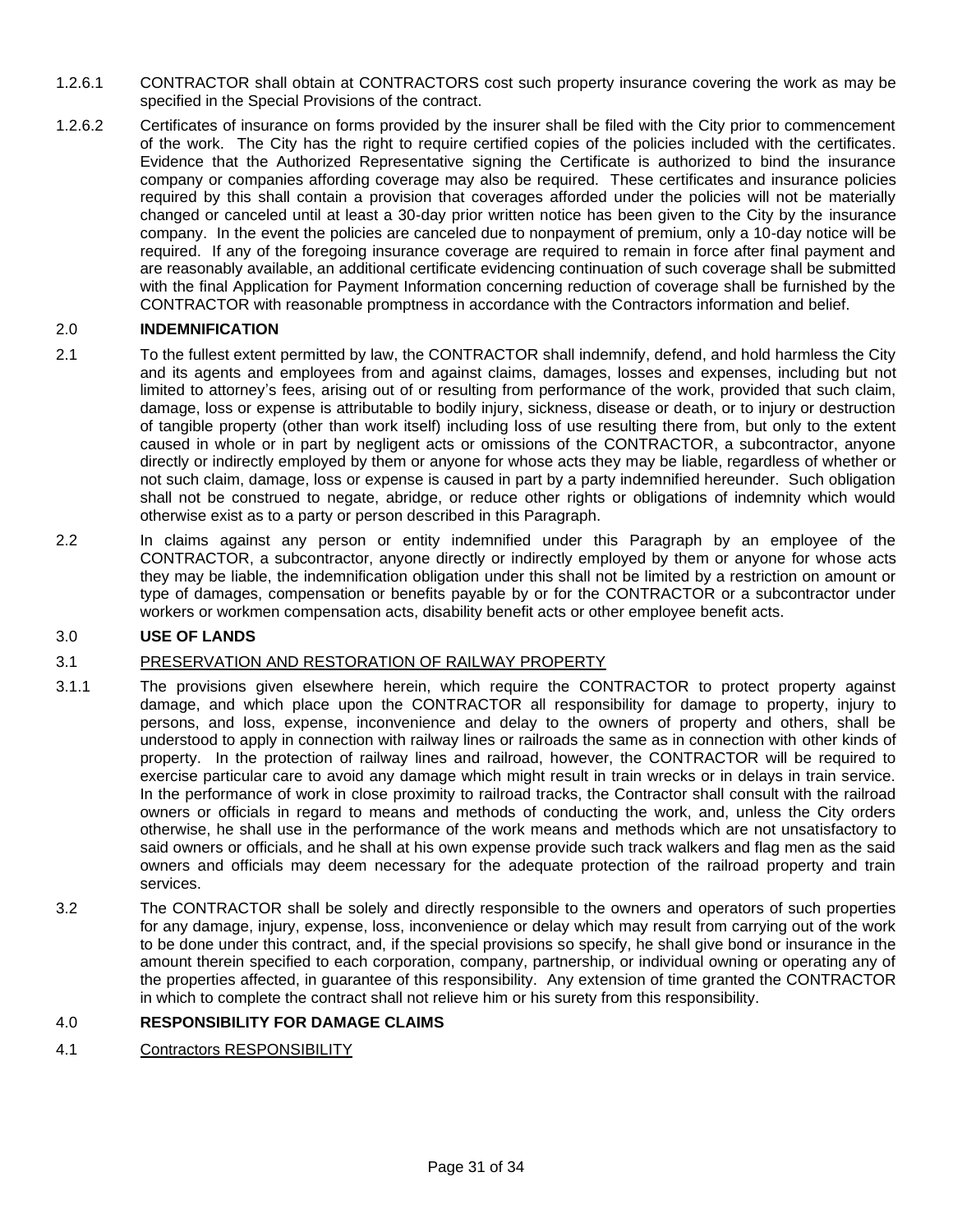4.1.1 Until final written acceptance of the project by the City, the CONTRACTOR shall have the charge and care thereof and shall take every precaution against injury or damage to any part thereof by the action of the elements, or from any other cause, whether arising from the execution or from the non-execution of the work. The CONTRACTOR shall rebuild, repair, restore, and make good all injuries or damages to any portion of the work occasioned by any of the above causes before final acceptance and shall bear the expense thereof except damage to the work due to unforeseeable causes beyond the control of and without the fault or negligence of the CONTRACTOR, including, but not restricted to, acts of God, of the public enemy or of governmental authorities. The CONTRACTOR shall notify in writing his insurer within 10 days of any claim against the project and provide the City with a copy of such notification.

#### 4.2 PERSONAL LIABILITY OF PUBLIC OFFICIALS

4.3 In carrying out the provisions contained herein or in exercising any power or authority granted by this contract, there shall be no personal liability upon any City employee or any official acting for the City, it being understood that in such matters they act as the agents of the City.

#### 4.4 NO WAIVER OF LEGAL RIGHTS

4.5 Inspection by the Engineer or by any of his duly authorized representative, any order, measurement, or certificate by the Engineer; any order by the City for the payment of money, any payment for or acceptance of any work or any extension of time; or any possession taken by the City, shall not operate as a waiver of any provision of the contract; or any power therein reserved to the City or of any right of damages therein provided. Any waiver of any breach of the contract shall not be held to be a waiver of any other or subsequent breach. The City reserves the right to correct any error that may be discovered in any estimate that may have been paid, and to adjust the same to meet the requirements of the contract and specifications. The City reserves the right to claim and recover, by process of law, sums as may be sufficient to correct any error or make good any deficit in the work resulting from such error, dishonesty, or collusion upon conclusive proof of collusion or dishonesty between the CONTRACTOR or his agents and the Engineer or his assistants discovered in the work after final payment has been made.

#### 4.6 THIRD-PARTY LIABILITY.

4.7 It is specifically agreed between the parties executing this contract that it is not intended by any of the provisions of any part of the contract to create in the public or any member thereof a third party beneficiary hereunder, or to authorize anyone not a party to this contract to maintain a suit for personal injuries or property damages pursuant to the terms or provisions of these specifications.

#### 5.0 INSURANCE REQUIREMENTS

- 5.1 The Contractor shall at its own expense provide and maintain certain insurance in full force and effect at all times during the term of this Agreement and any extensions thereto. Such insurance, at a minimum, must include the following coverages and limits of liability:
- 5.1.1 Commercial General Liability Insurance in an amount not less than a combined single limit of \$1,000,000 per occurrence. **This policy should be endorsed to name the City as an additional insured and proof provided via a DEC and/or endorsement.** It is the intent of the City that the policy coverage should not be limited by an annual aggregate limitation. If this policy is to be limited by an aggregate annual limitation, the aggregate limitation shall not be less than \$2,000,000 otherwise the contractor must provide a \$1,000,000 per project aggregate applicable for the project specified in this contract. This policy must be endorsed to include coverage for asbestos removal and pollution coverages.
- 5.1.2 Comprehensive Auto Liability Insurance, including hired, rented or non-owned automobiles, in an amount not less than \$100,000 Per Person and/or \$300,000 per occurrence or a combined single limit of \$500,000 per occurrence. **This policy should be endorsed to name the City as an additional insured and proof provided via a DEC and/or endorsement.**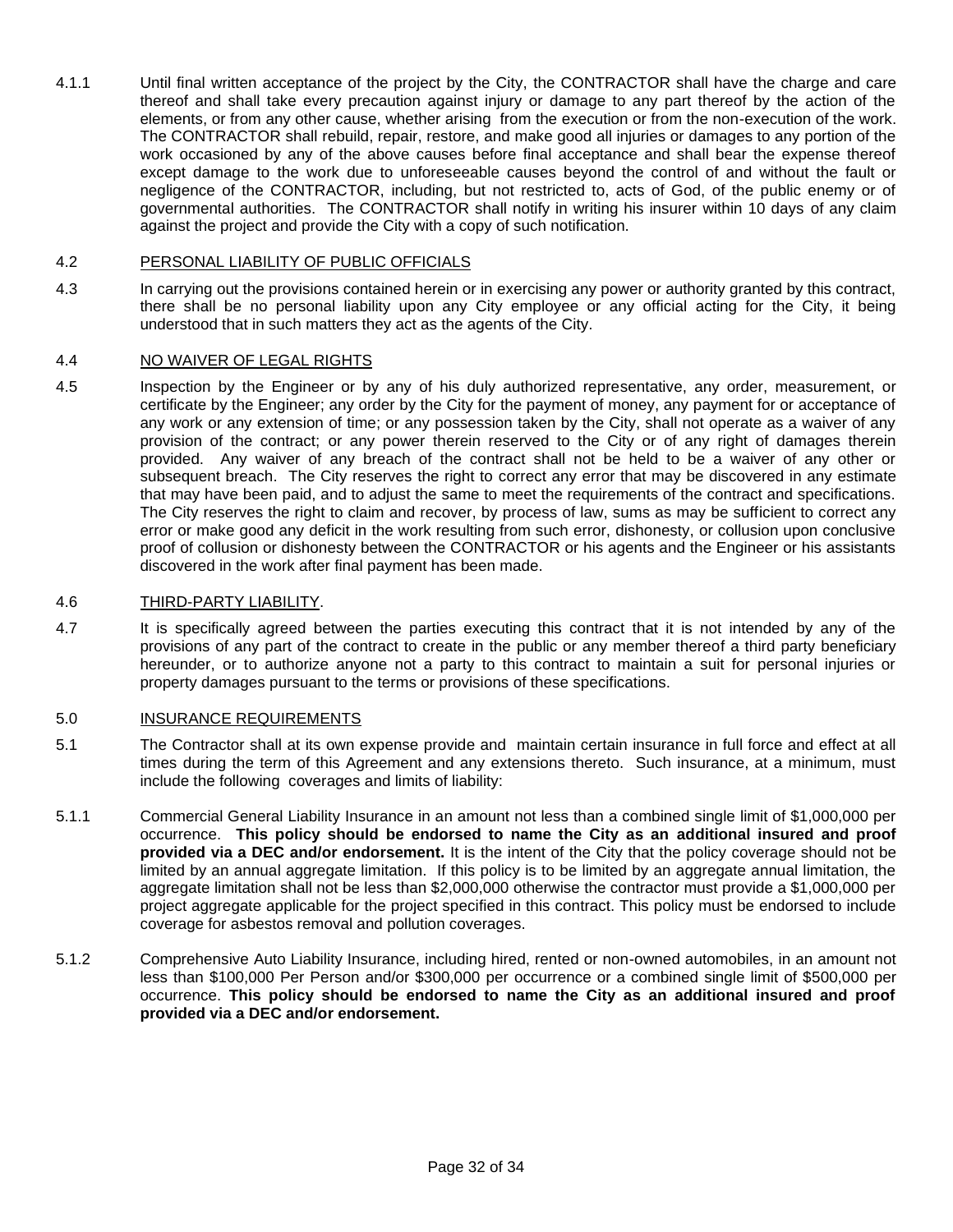- 5.1.3 Workers Compensation Insurance as required by the laws of the State of Louisiana and Employers Liability Insurance in a minimum amount of \$1,000,000. This policy shall contain an Other States Coverage Endorsement. When required by the City, this policy shall also be endorsed to include coverage required by the United States Longshoreman and Harbor Workers Compensation Act and Maritime Coverage. The certificate of insurance required herein, must have the following statement shown in the remark section: This policy for workers compensation protects all members of the insured organization, including an employer, a sole proprietor, a partner or bona fide officer of the insured organization, and all employees.
- 5.1.4 Builders Risk Insurance, for the mutual benefit of the Contractor and the City, to be provided in a reporting policy form or other form acceptable to the City. This policy shall be written on an all-risk basis providing coverage for the building structure and construction machinery and equipment. **This policy shall be endorsed to name the City as an additional insured and proof provided via a DEC page and/or by endorsement.**
- 5.2 All coverage provided herein shall be effective under insurance policies issued by solvent insurance carriers qualified to do business in the State of Louisiana and having an A.M. Best Company rating of **B+VII** or better. This rating requirement is waived on workers compensation only. The City reserves the right to inspect any and all insurance policies required pursuant to this Agreement, prior to commencement of the services specified in the Agreement and anytime thereafter.
- 5.3 Proof that such insurance coverage exists shall be furnished to the City by means of a DEC page and/or endorsement form before any part of the service specified by this Agreement are commenced. A provision should be included that in case of cancellation or any material change in the coverage stated above the City shall be notified thirty (30) days prior to any such change or cancellation. Said provision shall include cancellation for non-payment of premium. The Contractor shall be liable for its subcontractors' insurance coverage of the types and in the amounts stated above, and shall furnish the City with copies of such DEC page and/or endorsement.
- 5.4 The Contractor and all of its insurers shall, in regard to the above stated insurance, waive all right of recovery or subrogation against the City, its officers, agents or employees and its insurance companies.
- 5.5 The Contractor shall be responsible for compliance with all safety rules and regulations of the Federal Occupational Safety and Health Act of 1970 and those of all applicable State Acts, Laws or Regulations during the conduct of the Contractors performance of the Agreement. The Contractor shall indemnify the City for fines, penalties and corrective measures that result from the acts of commission or omission of the Contractor, its subcontractors, if any, agents, employees and assigns and their failure to comply with such safety rules and regulations.
- 5.6 The City will give the Contractor prompt notice in writing if the institution of any suit or proceeding and permit the Contractor to defend same, and will give all needed information, assistance, and authority to enable the Contractor to do so. The Contractor shall similarly give the City immediate notice of any suit or action filed or prompt notice of any claim arising out of the performance of the Contract. The Contractor shall furnish immediately to the City copies of all pertinent papers received by the Contractor.
- 5.7 If any part of the services specified by this agreement is sublet, similar insurance shall be provided by or on behalf of the subcontractor to cover their operations, and evidence of such insurance, satisfactory to the City, shall be furnished to the City by the Contractor.

### **BEFORE A CONTRACT WITH THE CITY IS SIGNED BY THE MAYOR OR THE PURCHASING AGENT, YOUR INSURANCE AGENT MUST VERIFY THE CORRECT COVERAGE ON YOUR INSURANCE CERTIFICATE**.